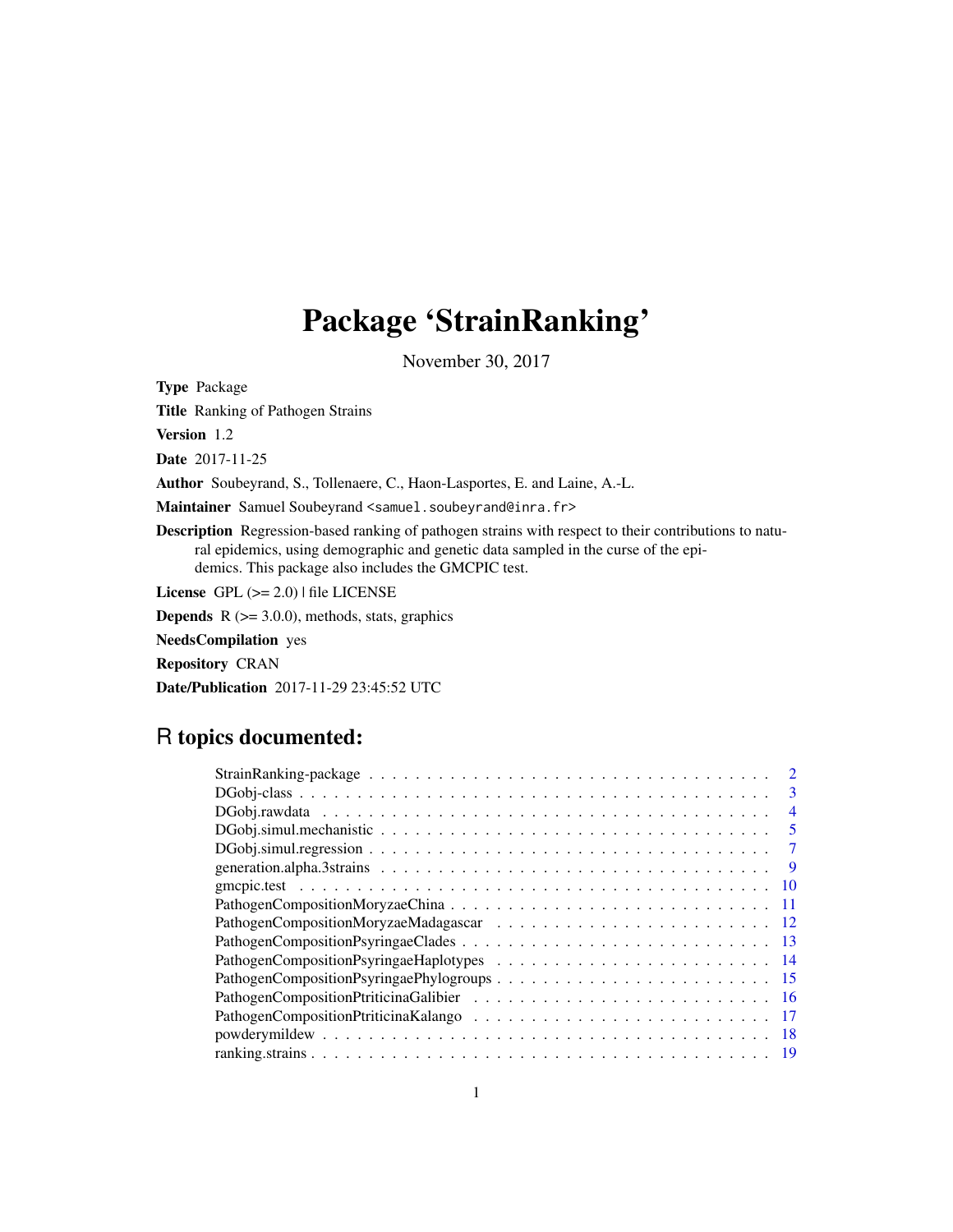#### <span id="page-1-0"></span>**Index** [22](#page-21-0)

StrainRanking-package *Ranking of Pathogen Strains*

#### Description

Regression-based ranking of pathogen strains with respect to their contributions to natural epidemics, using demographic and genetic data sampled in the curse of the epidemics. This package also includes the GMCPIC test.

# Details

| Package: | StrainRanking   |
|----------|-----------------|
| Type:    | Package         |
| Version: | 1.2.            |
| Date:    | 2017-11-25      |
| License: | $GPL$ $(>=2.0)$ |
| Depends: | methods         |

To rank pathogen strains using the method of Soubeyrand et al. (2014), create a [DG object](#page-2-1) (Demographic and Genetic data set) with one of the three construction functions [\(DGobj.rawdata,](#page-3-1) [DGobj.simul.regression](#page-6-1) and [DGobj.simul.mechanistic\)](#page-4-1) and apply the [ranking.strains](#page-18-1) function. Other construction functions returning a DG object might be written to extend the approach proposed by Soubeyrand et al. (2014).

# Author(s)

Soubeyrand, S., Tollenaere, C., Haon-Lasportes, E. and Laine, A.-L.

Maintainer: <samuel.soubeyrand@inra.fr>

# References

Soubeyrand S., Tollenaere C., Haon-Lasportes E. & Laine A.-L. (2014). Regression-based ranking of pathogen strains with respect to their contributions to natural epidemics. PLOS ONE 9(1): e86591.

Soubeyrand S, Garreta V, Monteil C, Suffert F, Goyeau H, Berder J, Moinard J, Fournier E, Tharreau D, Morris C, Sache I (2017). Testing differences between pathogen compositions with small samples and sparse data. Phytopathology 107: 1199-1208. http://doi.org/10.1094/PHYTO-02-17- 0070-FI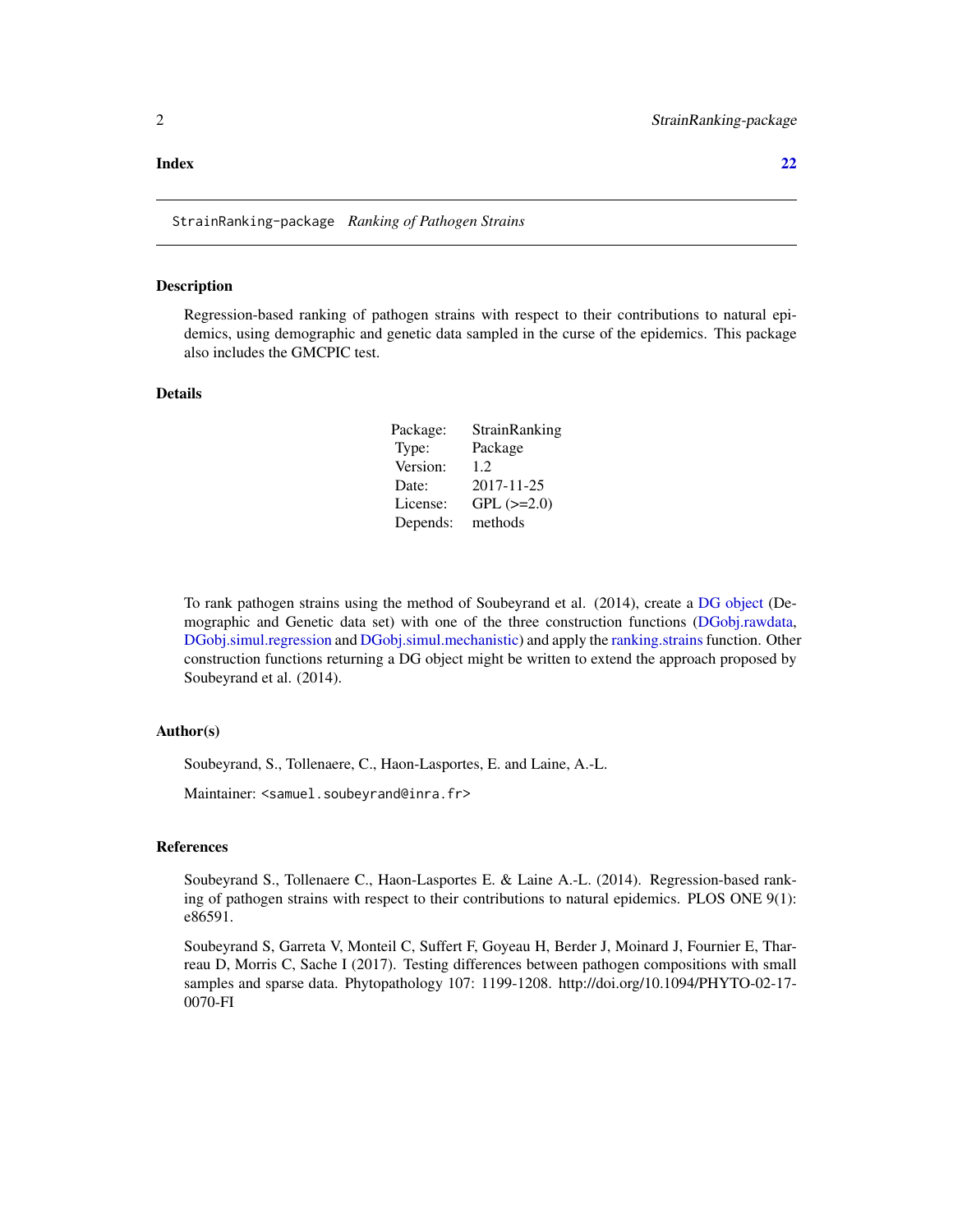<span id="page-2-2"></span><span id="page-2-0"></span>

#### <span id="page-2-1"></span>**Description**

Class of objects containing demographic and genetic data and used as input of the function [rank](#page-18-1)[ing.strains](#page-18-1) for ranking pathogen strains.

#### Objects from the Class

Objects can be created by calls of the form  $new("DGobj", \ldots)$  and by calls of the constructors [DGobj.rawdata,](#page-3-1) [DGobj.simul.mechanistic](#page-4-1) and [DGobj.simul.regression.](#page-6-1)

#### **Slots**

- demographic: Object of class "matrix". The first two columns give the coordinates of sites where demographic data are available. The third column gives the values of the demographic growth at these sites.
- genetic: Object of class "matrix". The first two columns give the coordinates of sites where genetic data are available. Each following column (3, 4, ...) gives the frequencies of a given strain at these sites.

#### Methods

 $[$  signature(x = "DGobj"): ...  $\left[ \left\langle -\right\rangle$  signature $(x =$  "DGobj"): ... **names** signature( $x = "DGobj")$ : ... show signature(object =  $"DGobj"$ ): ... summary signature(object =  $"DGobj"$ ): ...

#### Author(s)

Soubeyrand, S., Tollenaere, C., Haon-Lasportes, E. and Laine, A.-L.

#### References

Soubeyrand S., Tollenaere C., Haon-Lasportes E. & Laine A.-L. (2014). Regression-based ranking of pathogen strains with respect to their contributions to natural epidemics. PLOS ONE 9(1): e86591.

# See Also

[DGobj.rawdata,](#page-3-1) [DGobj.simul.mechanistic,](#page-4-1) [DGobj.simul.regression,](#page-6-1) [ranking.strains](#page-18-1)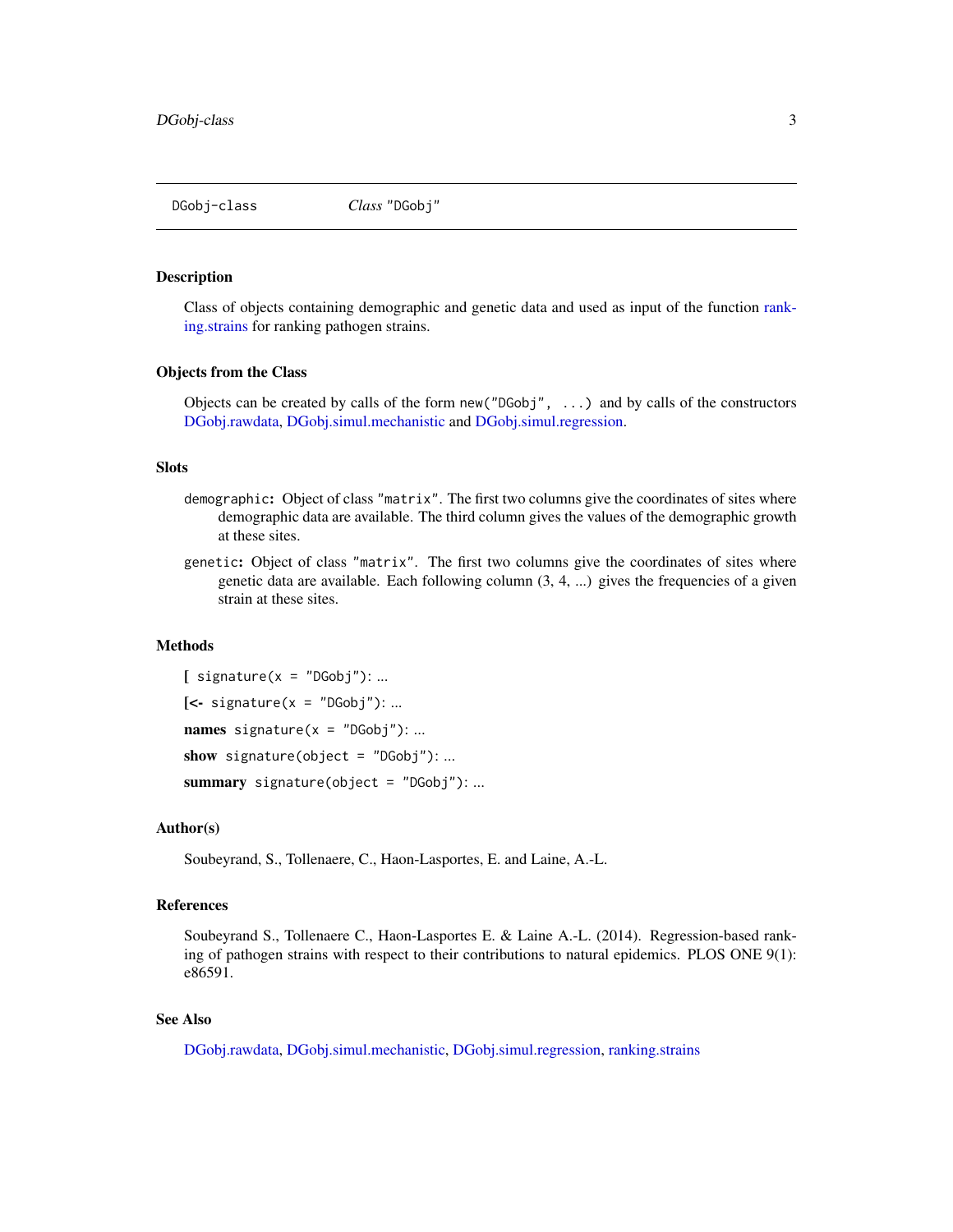#### Examples

showClass("DGobj")

## load powderymildew data data(powderymildew)

```
## construct a DG object from raw data
DGdata=DGobj.rawdata(demographic.coord=powderymildew$demographic.coord,
genetic.coord=powderymildew$genetic.coord,
demographic.measures=powderymildew$demographic.measures,
genetic.frequencies=powderymildew$genetic.frequencies)
```

```
## show
DGdata
## summary
summary(DGdata)
## show the demographic slot
DGdata["demographic"]
## show the genetic slot
DGdata["genetic"]
## modify the demographic slot
#DGdata["demographic"]=DGdata["demographic"][1:50,]
## names of slots
names(DGdata)
```
<span id="page-3-1"></span>DGobj.rawdata *Construction of a DG object from raw data*

#### **Description**

Construction of a [DG object](#page-2-1) from raw demographic and genetic data.

#### Usage

```
DGobj.rawdata(demographic.coord, demographic.measures, genetic.coord,
genetic.frequencies)
```
#### Arguments

demographic.coord [2-column matrix] Coordinates of sites where demographic measurements were made. demographic.measures [2-column matrix] Demographic measurements (e.g. pathogen intensity). The first column contains measurements at the first sampling time. The second column contains measurements at the second sampling time. genetic.coord [2-column matrix] Coordinates of sites where genetic samples were collected. genetic.frequencies [Matrix] with frequencies of genetic samples from all sampled strains. Each column corresponds to a given strain.

<span id="page-3-0"></span>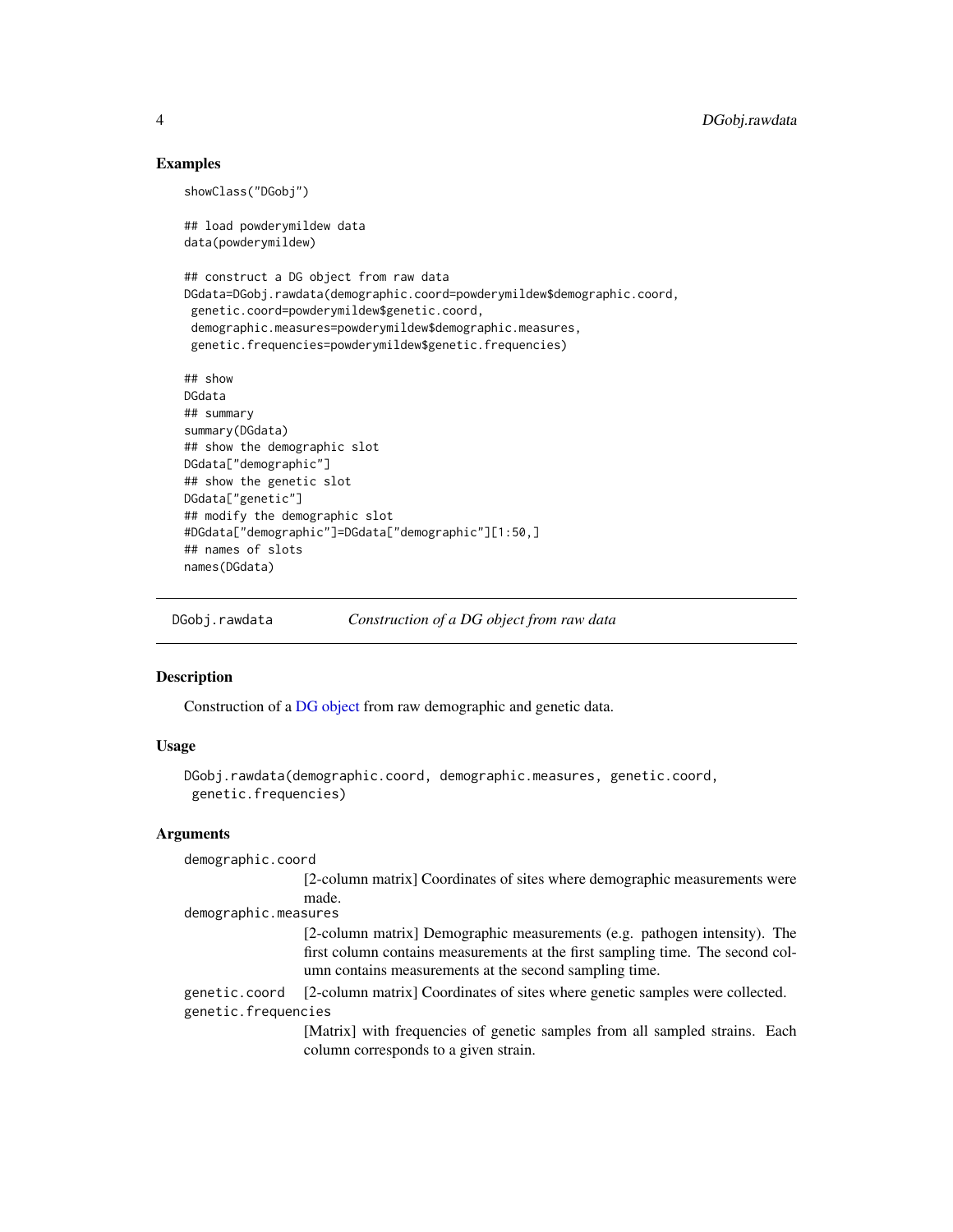# <span id="page-4-0"></span>Value

An object from the [DG class.](#page-2-1)

# Note

Demographic measurements, say  $Y_i(t_1)$  and  $Y_i(t_2)$ , made at sampling sites  $i \in \{1, \ldots, I\}$  and at the first and second sampling times, respectively, are transformed into the values  $Z_i = \log \left( \frac{1+Y_i(t_2)}{1+Y_i(t_1)} \right)$  $\frac{1+Y_i(t_2)}{1+Y_i(t_1)}\bigg)$ characterizing the temporal growth of the epidemic in space. The growth variable  $Z_i$  is given in the thrid column of the demographic slot of the returned DG object.

# Author(s)

Soubeyrand, S., Tollenaere, C., Haon-Lasportes, E. and Laine, A.-L.

#### References

Soubeyrand S., Tollenaere C., Haon-Lasportes E. & Laine A.-L. (2014). Regression-based ranking of pathogen strains with respect to their contributions to natural epidemics. PLOS ONE 9(1): e86591.

#### See Also

[DGobj-class,](#page-2-2) [DGobj.simul.mechanistic,](#page-4-1) [DGobj.simul.regression](#page-6-1)

#### Examples

```
## load the powdery mildew data set
data(powderymildew)
```

```
## create a DG object from this data set
DGdata=DGobj.rawdata(demographic.coord=powderymildew$demographic.coord,
genetic.coord=powderymildew$genetic.coord,
demographic.measures=powderymildew$demographic.measures,
 genetic.frequencies=powderymildew$genetic.frequencies)
```
summary(DGdata)

<span id="page-4-1"></span>DGobj.simul.mechanistic

*Simulation of a DG object under a mechanistic model*

# **Description**

Simulation of a [DG object](#page-2-1) under a mechanistic model generating a multi-strain epidemic with multiple introductions over a square grid.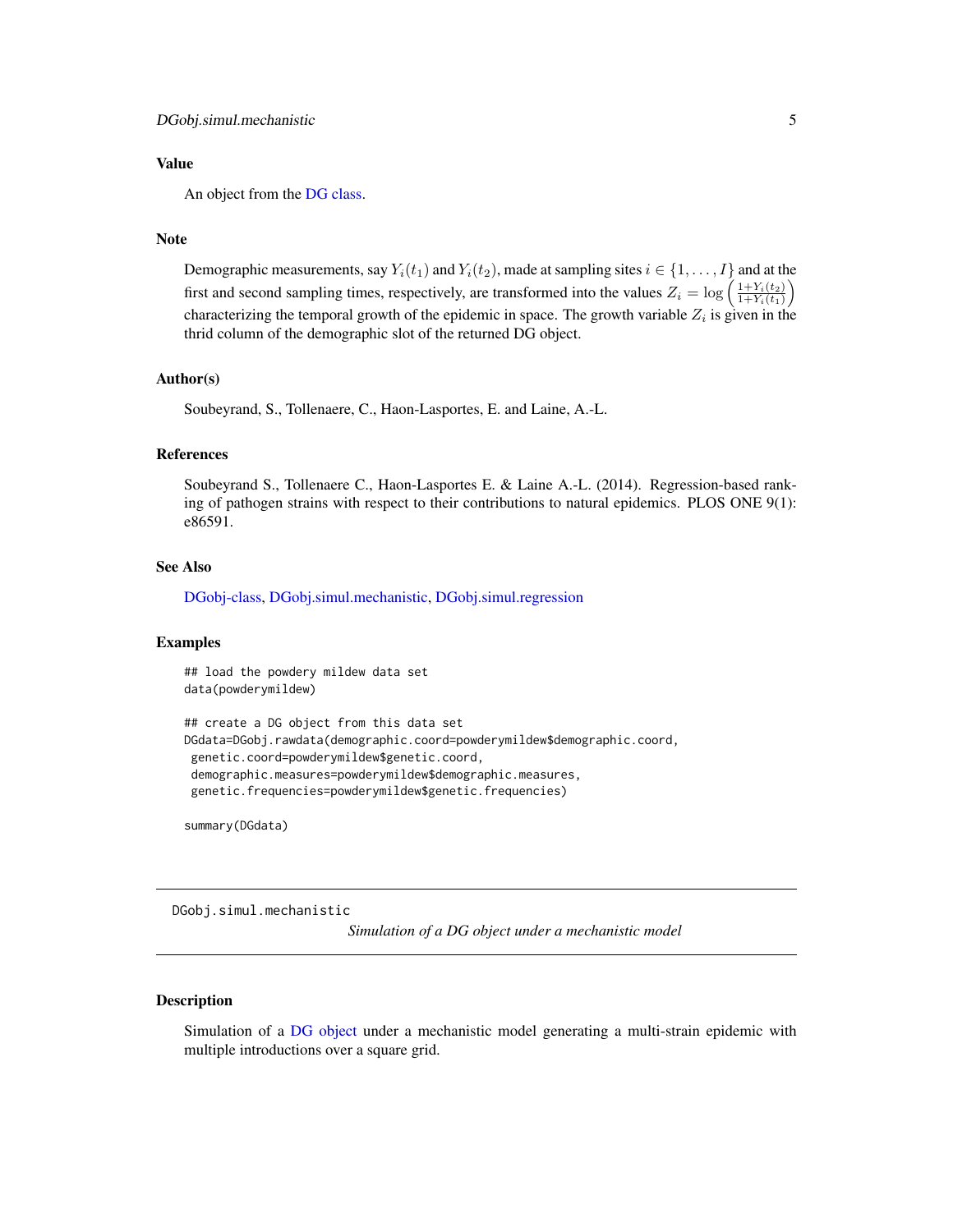```
DGobj.simul.mechanistic(sqrtn, size1, size2, theta, beta, M, delta,
plots = FALSE)
```
#### Arguments

| sqrtn | [Positive integer] Side size of the square grid over which the epidemic is sim-<br>ulated. The inter-node distance in the grid is one in the horizontal and vertical<br>directions. The total number of grid nodes is sqrtn^2.                   |
|-------|--------------------------------------------------------------------------------------------------------------------------------------------------------------------------------------------------------------------------------------------------|
| size1 | [Positive integer] Maximum number of grid nodes where pathogen isolates are<br>collected (sampling sites).                                                                                                                                       |
| size2 | [Positive integer] Maximum number of pathogen isolates sampled in each sam-<br>pling site.                                                                                                                                                       |
| theta | [Vector of positive numerics] Fitness coefficients of the strains. The length of<br>this vector determines the number of strains in the epidemic.                                                                                                |
| beta  | [Vector of postive numerics of size 2] Immigration parameters. The first compo-<br>nent is the expected number of immigration nodes for every strain. The second<br>component is the expected number of pathogen units in each immigration node. |
| M     | [Positive integer] Number of time steps of the epidemic.                                                                                                                                                                                         |
| delta | [Positive numeric] Dispersal parameter.                                                                                                                                                                                                          |
| plots | [Logical] If TRUE, plots are produced. The plots show the curse of the epidemic<br>for each strain and the proportion of each strain in space at the final time step.                                                                            |

# Details

The effective number of sampling sites is the maximum of size1 and the number of sites occupied at the last time of the simulation.

In each sampling site, the effective number of sampled isolates is the maximum of size2 and the number of pathogen isolates in the site.

The immigration time  $T_s^{immigr}$  at which the sub-epidemic due to strain s is initiated is randomly drawn between 1 and M with probabilities  $P(T_s^{immigr} = t) = (M - t)^2 / \sum_{k=1}^{M} (M - k)^2$ .

The number of immigration nodes is drawn from the binomial distribution with size sqrtn<sup>2</sup> and with expectation given by the first component of beta. The immigration nodes are uniformly drawn in the grid.

At time  $T_s^{immigr}$ , the numbers of pathogen units of strain s at the immigration nodes are independently drawn under the Poisson distribution with mean equal to the second component of beta.

# Value

An object from the [DG class.](#page-2-1)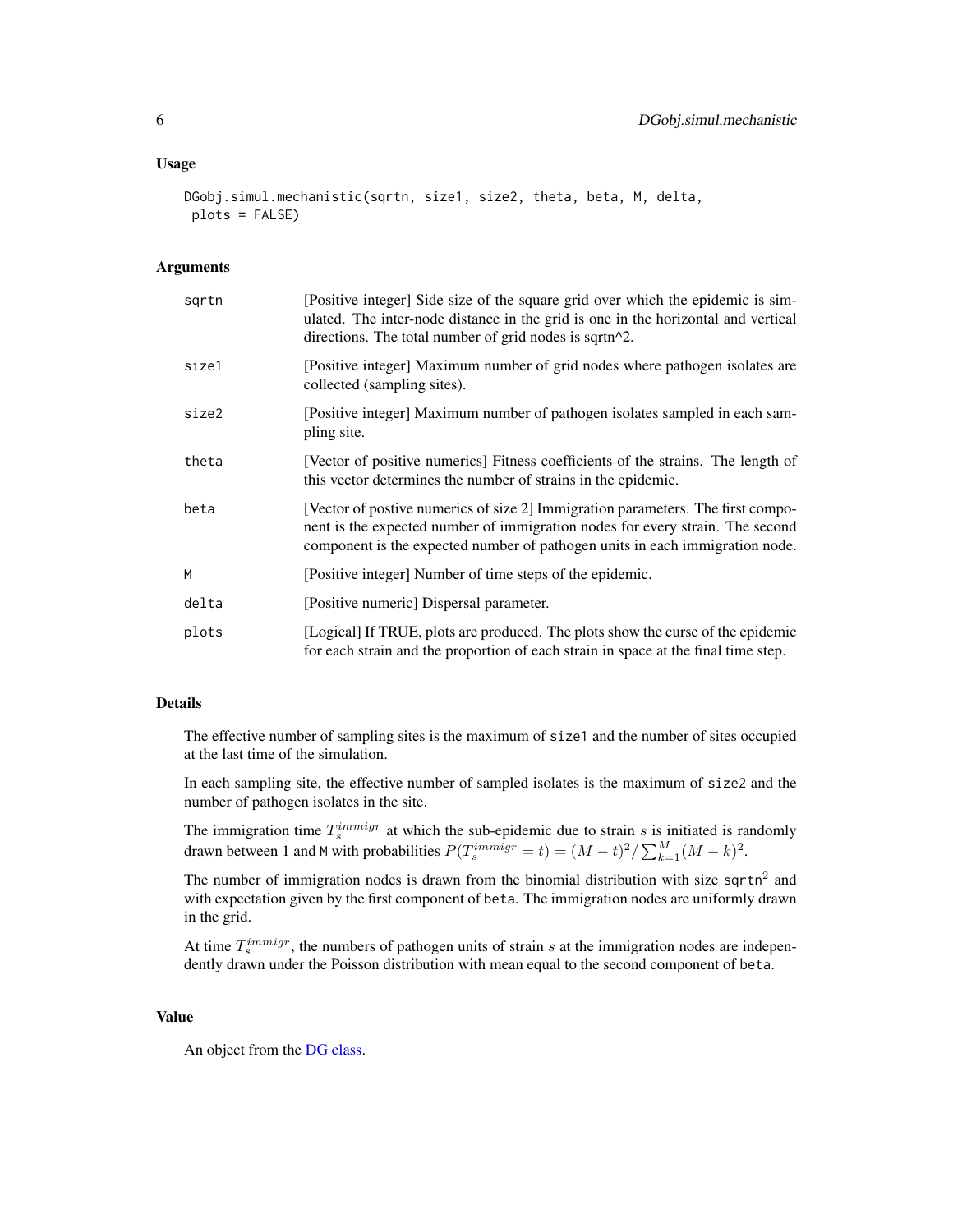#### <span id="page-6-0"></span>Note

Demographic measurements, say  $Y_i(M - 1)$  and  $Y_i(M)$ , made at the grid nodes and at times M-1 and M, are transformed into the values  $Z_i = \log \left( \frac{1 + Y_i(M-1)}{1 + Y_i(M)} \right)$  $\frac{+Y_i(M-1)}{1+Y_i(M)}$  characterizing the temporal growth of the epidemic in space at the end of the epidemic. The growth variable  $Z_i$  is given in the thrid column of the demographic slot of the returned DG object.

# Author(s)

Soubeyrand, S., Tollenaere, C., Haon-Lasportes, E. and Laine, A.-L.

#### References

Soubeyrand S., Tollenaere C., Haon-Lasportes E. & Laine A.-L. (2014). Regression-based ranking of pathogen strains with respect to their contributions to natural epidemics. PLOS ONE 9(1): e86591.

#### See Also

[DGobj-class,](#page-2-2) [DGobj.rawdata,](#page-3-1) [DGobj.simul.regression](#page-6-1)

#### Examples

```
## Simulation of a data set
DGmech=DGobj.simul.mechanistic(sqrtn=10, size1=30, size2=10, theta=c(1.5,2,3),
beta=c(5,5), M=7, delta=0.2)
summary(DGmech)
## Simulation of a data set and plots of the sub-epidemics for the strains and their
## proportions in space at the final time step
DGmech=DGobj.simul.mechanistic(sqrtn=10, size1=30, size2=10, theta=c(1.5,2,3),
beta=c(5,5), M=7, delta=0.2, plots=TRUE)
summary(DGmech)
```
<span id="page-6-1"></span>DGobj.simul.regression

*Simulation of a DG object under a regression model*

#### **Description**

Simulation of a [DG object](#page-2-1) under a regression model generating proportions of pathogen strains in each node of a square grid.

#### Usage

```
DGobj.simul.regression(sqrtn, size1, size2, theta, alpha.function, sigma,
plots = FALSE)
```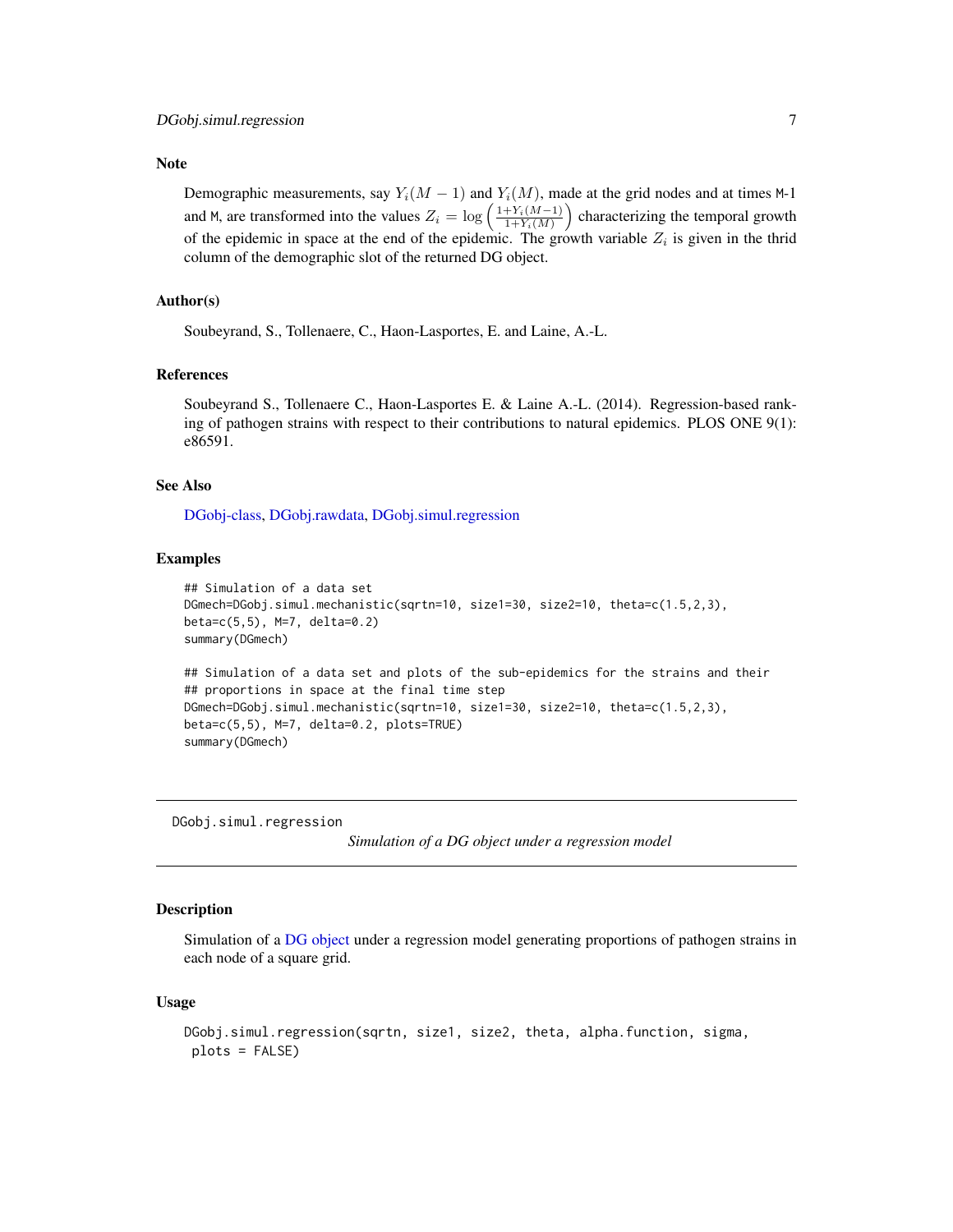#### <span id="page-7-0"></span>Arguments

| sqrtn          | [Positive integer] Side size of the square grid over which the proportions are sim-<br>ulated. The inter-node distance in the grid is one in the horizontal and vertical<br>directions. The total number of grid nodes is sqrtn^2.                                                                                                                                                          |
|----------------|---------------------------------------------------------------------------------------------------------------------------------------------------------------------------------------------------------------------------------------------------------------------------------------------------------------------------------------------------------------------------------------------|
| size1          | [Positive integer] Number of grid nodes where pathogen isolates are collected<br>(sampling sites).                                                                                                                                                                                                                                                                                          |
| size2          | [Positive integer] Number of pathogen isolates sampled in each sampling site.                                                                                                                                                                                                                                                                                                               |
| theta          | [Vector of numerics] Regression coefficients representing the fitness of the strains.<br>The length of this vector determines the number of strains.                                                                                                                                                                                                                                        |
| alpha.function | [Function] Function whose value is a matrix of positive numerics with number<br>of columns equal to the number of strains and the number of rows is the number<br>of grid nodes. Each row of the matrix provides the parameters of the Dirichlet<br>distribution used to draw the proportions of strains at each node. The argument<br>of the function is a 2-column matrix of coordinates. |
| sigma          | [Postive numeric] Standard deviation of the white noise.                                                                                                                                                                                                                                                                                                                                    |
| plots          | [Logical] If TRUE, plots are produced. The plots show the proportion of each<br>strain in space.                                                                                                                                                                                                                                                                                            |

# Value

An object from the [DG class.](#page-2-1)

#### Note

The function DGobj.simul.regression generates a growth variable (third column of the demographic slot of the returned DG object) satisfying:

$$
Z_i = \left(\sum_{s=1}^S p_i(s) \mathsf{theta}[s])\right) + \eta_i,
$$

for each demographic sampling site i. In this expression,  $(p_i(1), ..., p_i(S))$  are the proportions of the strains at sampling site  $i$ , where  $S$  is the number of different strains. These proportions are drawn in Dirichlet distributions. theta[s] denotes the s-th component of theta.  $\eta_i$  denotes a centered random normal variable (white noise) with standard deviation sigma.

### Author(s)

Soubeyrand, S., Tollenaere, C., Haon-Lasportes, E. and Laine, A.-L.

#### References

Soubeyrand S., Tollenaere C., Haon-Lasportes E. & Laine A.-L. (2014). Regression-based ranking of pathogen strains with respect to their contributions to natural epidemics. PLOS ONE 9(1): e86591.

# See Also

[DGobj-class,](#page-2-2) [DGobj.rawdata,](#page-3-1) [DGobj.simul.mechanistic,](#page-4-1) [generation.alpha.3strains](#page-8-1)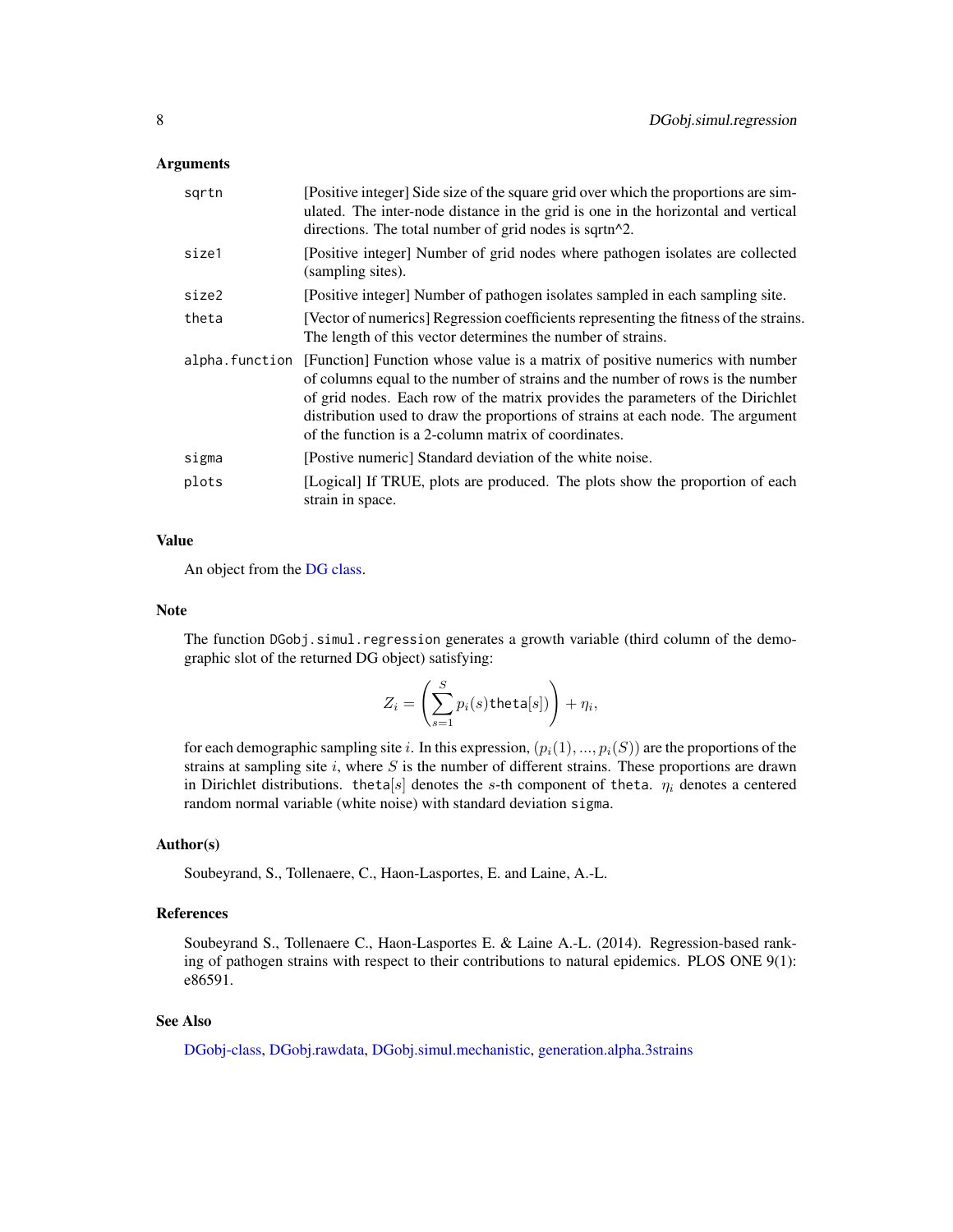# <span id="page-8-0"></span>generation.alpha.3strains 9

#### Examples

```
## Simulation of a data set
DGreg=DGobj.simul.regression(sqrtn=10, size1=30, size2=10, theta=c(1.5,2,3),
alpha.function=generation.alpha.3strains, sigma=0.1)
summary(DGreg)
## Simulation of a data set and plots of the proportions in space the strains
DGreg=DGobj.simul.regression(sqrtn=10, size1=30, size2=10, theta=c(1.5,2,3),
alpha.function=generation.alpha.3strains, sigma=0.1,plots=TRUE)
summary(DGreg)
```

```
generation.alpha.3strains
```
*Generation of parameters for the simulations under the regression model*

#### Description

Generation of parameters of the Dirichlet distribution used to draw the proportions of three strains at each site given in a matrix of coordinates.

#### Usage

```
generation.alpha.3strains(x)
```
#### Arguments

x [2-column matrix] Coordinates where Dirichlet parameters are drawn.

#### Value

Matrix of positive numerics with three columns corresponding to the number of strains that are considered and with number of rows equal to the number of sites given in x. Each row of the matrix provides the parameters of the Dirichlet distribution used to draw the proportions of three strains at each site given in x.

# Note

At each site  $(x_{1,i}, x_{2,i})$  of x, the proportions of the three strains are defined by:

$$
(p_i(1), p_i(2), p_i(3)) \sim Dirichlet[100\{\cos(x_{2,i}) + 1.5, \sin(x_{1,i}) + 1.5, \sin(x_{2,i}) + 1.5\}].
$$

# Author(s)

Soubeyrand, S., Tollenaere, C., Haon-Lasportes, E. and Laine, A.-L.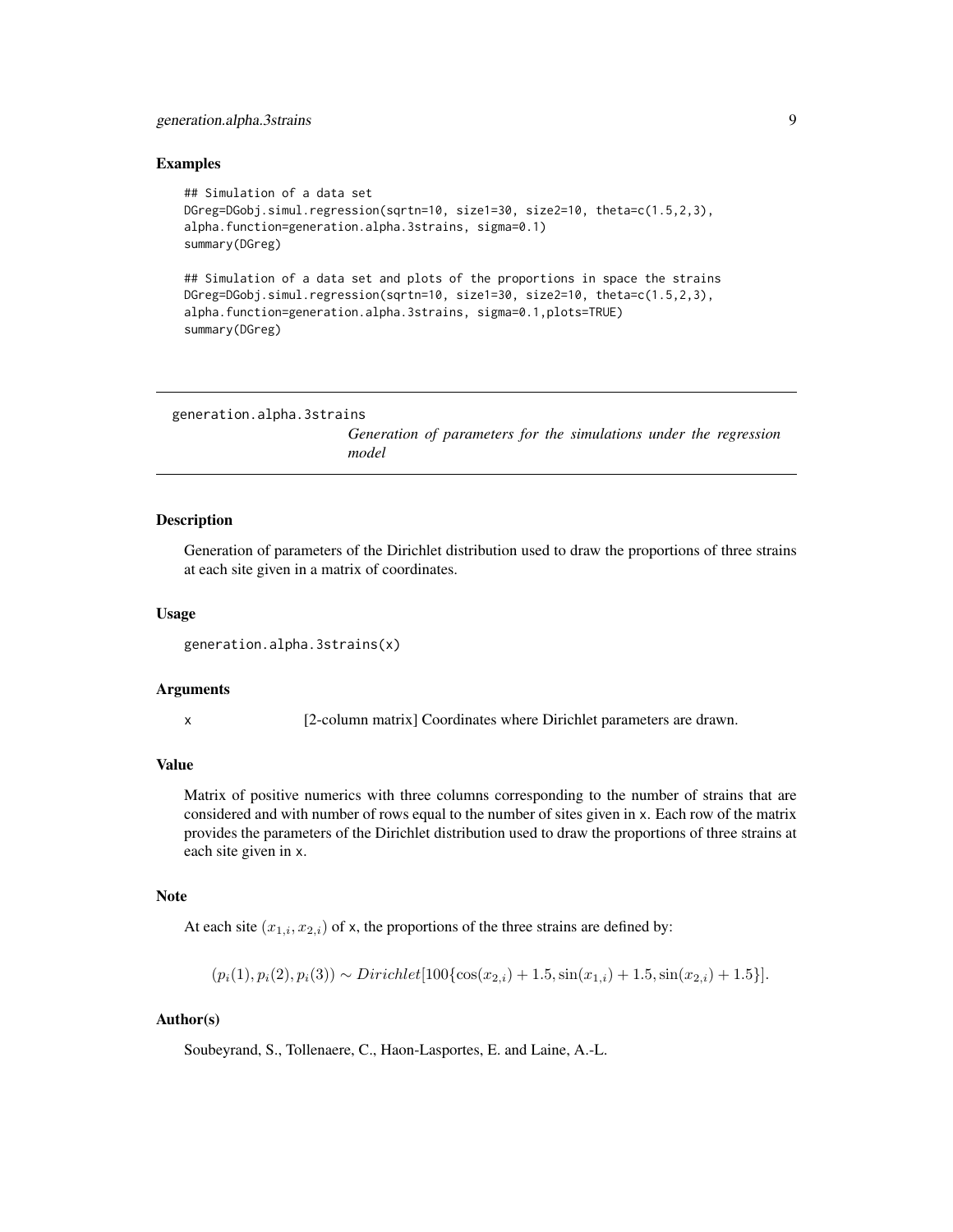# <span id="page-9-0"></span>References

Soubeyrand S., Tollenaere C., Haon-Lasportes E. & Laine A.-L. (2014). Regression-based ranking of pathogen strains with respect to their contributions to natural epidemics. PLOS ONE 9(1): e86591.

# See Also

[DGobj.simul.regression](#page-6-1)

# Examples

generation.alpha.3strains(expand.grid(1:10,1:10))

| gmcpic.test | Function implementing the Generalized Monte Carlo plug-in test with |
|-------------|---------------------------------------------------------------------|
|             | calibration (GMCPIC test)                                           |

# Description

The GMCPIC test is a procedure to test the equality of the vectors of probabilities of two multinomial draws. The test statistics that is used is the multinomial-density statistic.

# Usage

gmcpic.test(x, B, M, weights, threshold)

# Arguments

| $\mathsf{x}$ | [2-column matrix] Column 1 (resp. 2) contains the vector of observed frequen-<br>cies in population 1 (resp. 2). |
|--------------|------------------------------------------------------------------------------------------------------------------|
| B            | [Integer] Number of Monte Carlo simulations.                                                                     |
| M            | [Integer] Number of repetitions for the calibration.                                                             |
| weights      | [Numeric] Vector of weights in $[0,1]$ that are tried for the calibration.                                       |
| threshold    | [Numeric] Targeted risk level of the test; value in [0,1].                                                       |

# Details

The GMCPIC test was developed to test the similarity of two pathogen compositions based on small samples and sparse data.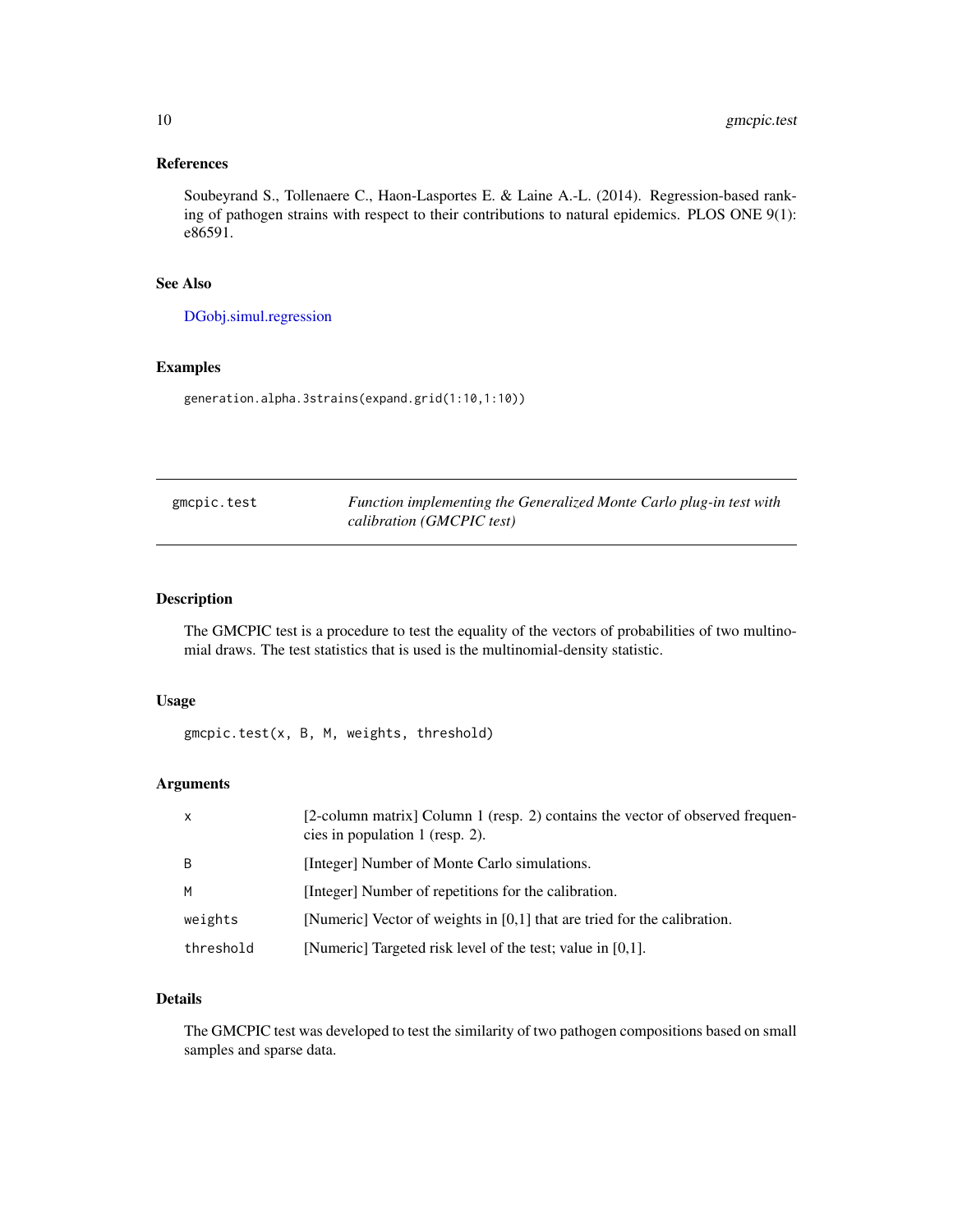# <span id="page-10-0"></span>Value

list with INPUT arguments (x, B, M, weights and threshold) and the following items:

| calibrated.weight      |                                                                                                                |
|------------------------|----------------------------------------------------------------------------------------------------------------|
|                        | Weight selected by the calibration procedure.                                                                  |
| p.value                | Test p-value.                                                                                                  |
| reject.null.hypothesis |                                                                                                                |
|                        | Logical indicating whether the null hypothesis is rejected or not at the risk level<br>specified by threshold. |
| Message                | Details about the p-value interpretation.                                                                      |

#### Author(s)

Samuel Soubeyrand <samuel.soubeyrand@inra.fr> Vincent Garreta

Maintainer: Jean-Francois Rey

# References

Soubeyrand S, Garreta V, Monteil C, Suffert F, Goyeau H, Berder J, Moinard J, Fournier E, Tharreau D, Morris C, Sache I (2017). Testing differences between pathogen compositions with small samples and sparse data. Phytopathology 107: 1199-1208. http://doi.org/10.1094/PHYTO-02-17- 0070-FI

### Examples

```
## Load Pathogen Compositions of M. oryzae collected in Madagascar
data(PathogenCompositionMoryzaeMadagascar)
x=t(PathogenCompositionMoryzaeMadagascar)
## Apply the GMCPIC test (use B=10^3, M=10^4 to get a robust result)
testMada=gmcpic.test(x, B=10^2, M=10^3, weights=seq(0.5,0.99,by=0.01),threshold=0.05)
testMada
## Apply the Chi-squared test
chisq.test(x, simulate.p.value = TRUE, B = 10000)
```
<span id="page-10-1"></span>PathogenCompositionMoryzaeChina

*Compositions of Magnaporthe oryzae collected in China*

# Description

Compositions of Magnaporthe oryzae formed from samples collected in Youle, Yunnan Province, China, in August 2008 and September 2009 (Saleh et al., 2014).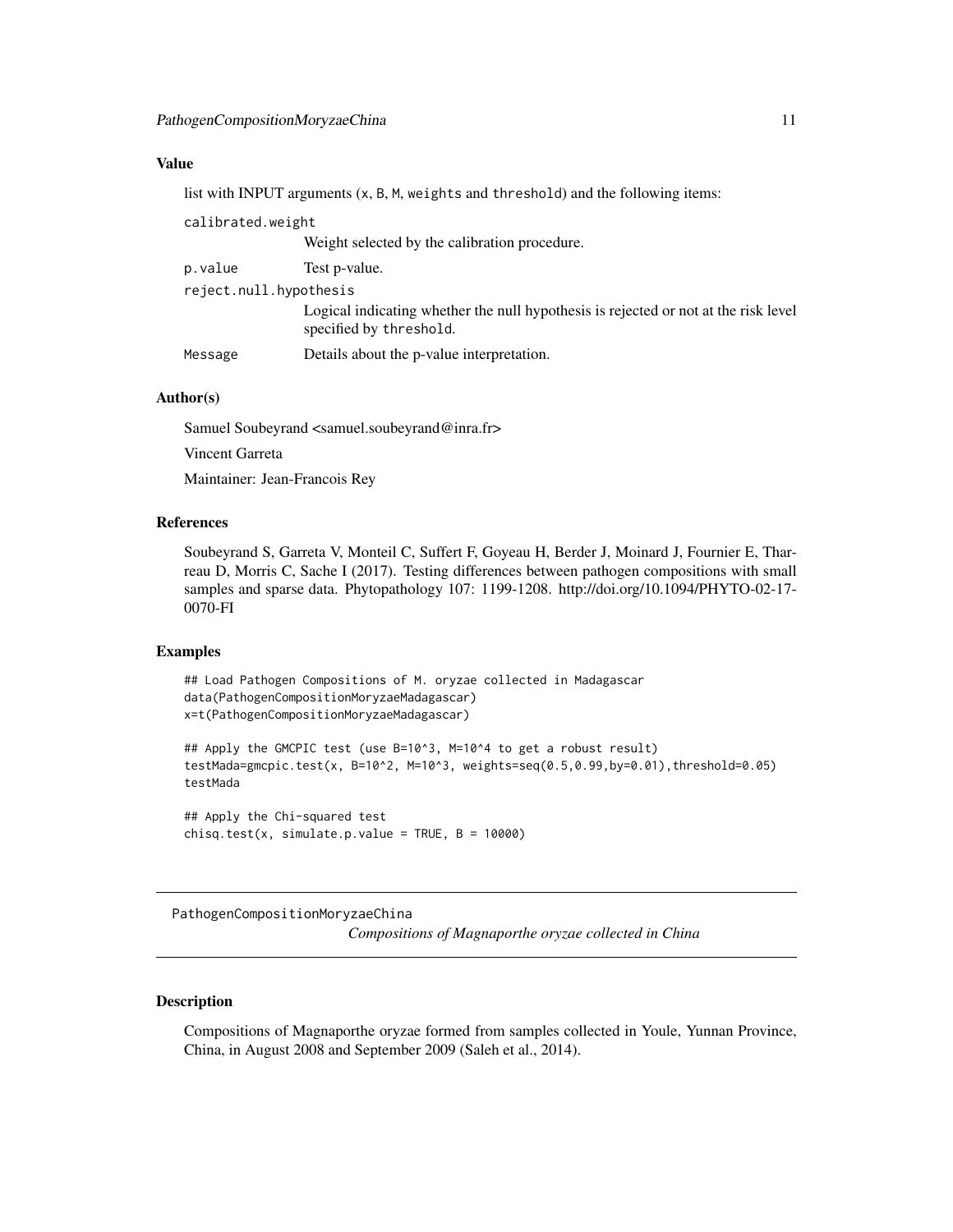<span id="page-11-0"></span>data(PathogenCompositionMoryzaeChina)

#### Format

A data frame with two rows, each row providing the pathogen composition (PC) at a given date (1st row: PC collected in August 2008; 2nd row: PC collected in September 2008).

#### References

Saleh D, Milazzo J, Adreit H, Fournier E, Tharreau D (2014). South-East Asia is the center of origin, diversity and dispersion of the rice blast fungus, Magnaporthe oryzae. New Phytologist 201: 1440-1456.

Soubeyrand S, Garreta V, Monteil C, Suffert F, Goyeau H, Berder J, Moinard J, Fournier E, Tharreau D, Morris C, Sache I (2017). Testing differences between pathogen compositions with small samples and sparse data. Phytopathology 107: 1199-1208. http://doi.org/10.1094/PHYTO-02-17- 0070-FI

#### See Also

[PathogenCompositionMoryzaeMadagascar](#page-11-1)

#### Examples

```
## Load Pathogen Compositions of M. oryzae collected in China
data(PathogenCompositionMoryzaeChina)
```
## Size of the first sample sum(PathogenCompositionMoryzaeChina[1,])

## Size of the second sample sum(PathogenCompositionMoryzaeChina[2,])

## Total number of different variants ncol(PathogenCompositionMoryzaeChina)

```
## Display pathogen compositions
x=PathogenCompositionMoryzaeChina
barplot(t(x), col=rainbow(ncol(x)), main="M. oryzae - China")
```
<span id="page-11-1"></span>PathogenCompositionMoryzaeMadagascar *Compositions of Magnaporthe oryzae collected in Madagascar*

#### Description

Compositions of Magnaporthe oryzae formed from samples collected in Andranomanelatra, Madagascar, in February and April 2005 (Saleh et al., 2014).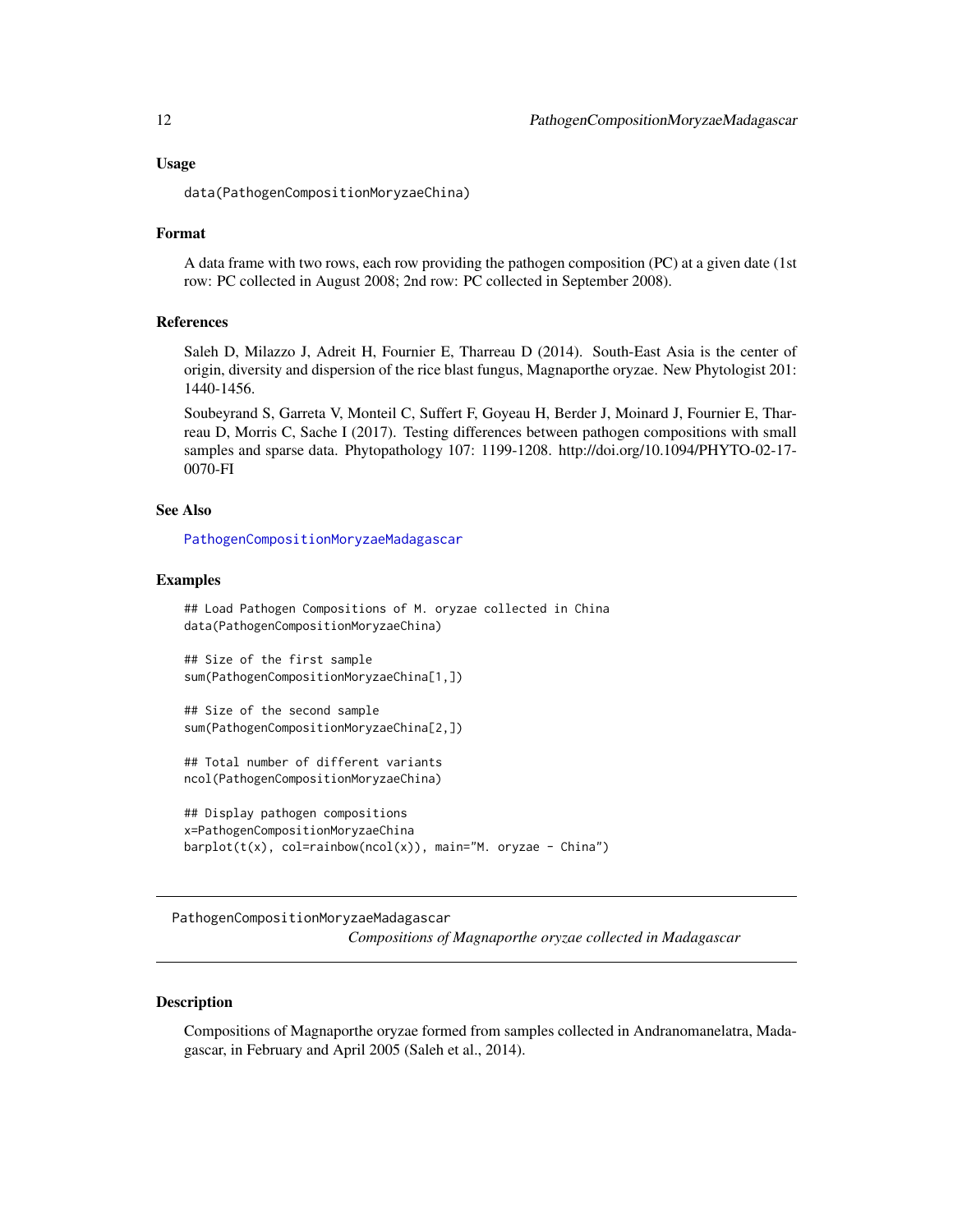<span id="page-12-0"></span>data(PathogenCompositionMoryzaeMadagascar)

#### Format

A data frame with two rows, each row providing the pathogen composition (PC) at a given date (1st row: PC collected in February 2005; 2nd row: PC collected in April 2005).

#### References

Saleh D, Milazzo J, Adreit H, Fournier E, Tharreau D (2014). South-East Asia is the center of origin, diversity and dispersion of the rice blast fungus, Magnaporthe oryzae. New Phytologist 201: 1440-1456.

Soubeyrand S, Garreta V, Monteil C, Suffert F, Goyeau H, Berder J, Moinard J, Fournier E, Tharreau D, Morris C, Sache I (2017). Testing differences between pathogen compositions with small samples and sparse data. Phytopathology 107: 1199-1208. http://doi.org/10.1094/PHYTO-02-17- 0070-FI

#### See Also

[PathogenCompositionMoryzaeChina](#page-10-1)

#### Examples

## Load Pathogen Compositions of M. oryzae collected in Madagascar data(PathogenCompositionMoryzaeMadagascar)

## Size of the first sample sum(PathogenCompositionMoryzaeMadagascar[1,])

## Size of the second sample sum(PathogenCompositionMoryzaeMadagascar[2,])

## Total number of different variants ncol(PathogenCompositionMoryzaeMadagascar)

```
## Display pathogen compositions
x=PathogenCompositionMoryzaeMadagascar
barplot(t(x), col=rainbow(ncol(x)), main="M. oryzae - Madagascar")
```
<span id="page-12-1"></span>PathogenCompositionPsyringaeClades *Compositions of Pseudomonas syringae at the clade resolution*

#### Description

Compositions of Pseudomonas syringae formed from samples collected in South-East France, in Lower Durance River valley and in Upper Durance River valley (Monteil et al., 2014).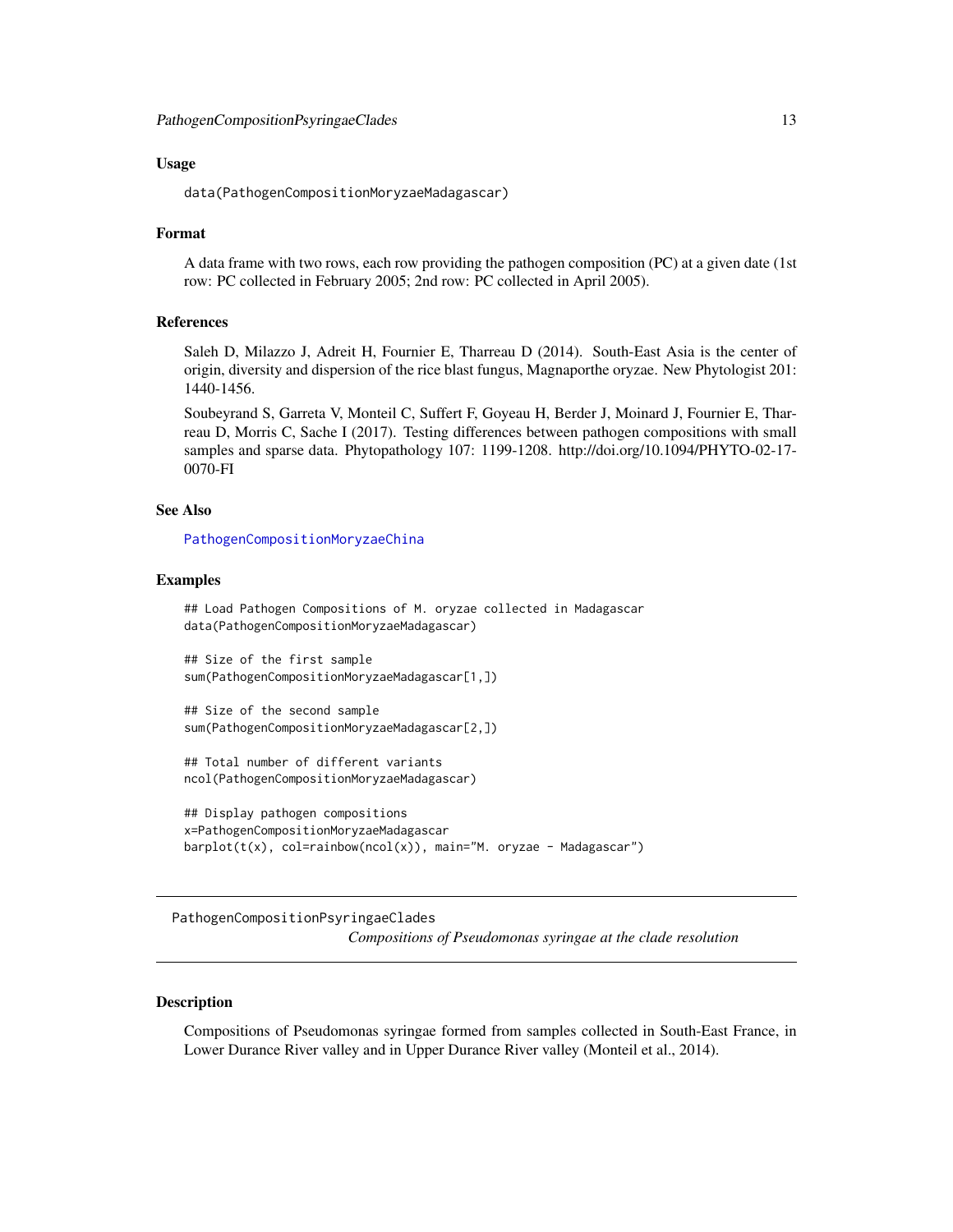<span id="page-13-0"></span>data(PathogenCompositionPsyringaeClades)

#### Format

A data frame with two rows, each row providing the pathogen composition (PC) at a given date (1st row: PC collected in Lower Durance River valley; 2nd row: PC collected in Upper Durance River valley).

#### References

Monteil C L, Lafolie F, Laurent J, Clement J C, Simler R, Travi Y, Morris C E (2014). Soil water flow is a source of the plant pathogen Pseudomonas syringae in subalpine headwaters. Environ. Microbiol. 16: 203862052.

Soubeyrand S, Garreta V, Monteil C, Suffert F, Goyeau H, Berder J, Moinard J, Fournier E, Tharreau D, Morris C, Sache I (2017). Testing differences between pathogen compositions with small samples and sparse data. Phytopathology 107: 1199-1208. http://doi.org/10.1094/PHYTO-02-17- 0070-FI

#### See Also

[PathogenCompositionPsyringaeHaplotypes](#page-13-1), [PathogenCompositionPsyringaePhylogroups](#page-14-1)

# Examples

```
## Load Pathogen Compositions of P. syringae at the clade resolution
data(PathogenCompositionPsyringaeClades)
```

```
## Size of the first sample
sum(PathogenCompositionPsyringaeClades[1,])
```

```
## Size of the second sample
sum(PathogenCompositionPsyringaeClades[2,])
```

```
## Total number of different variants
ncol(PathogenCompositionPsyringaeClades)
```

```
## Display pathogen compositions
x=PathogenCompositionPsyringaeClades
barplot(t(x), col=rainbow(ncol(x)), main="P. syringae - Clades")
```
<span id="page-13-1"></span>PathogenCompositionPsyringaeHaplotypes *Compositions of Pseudomonas syringae at the haplotype resolution*

#### Description

Compositions of Pseudomonas syringae formed from samples collected in South-East France, in Lower Durance River valley and in Upper Durance River valley (Monteil et al., 2014).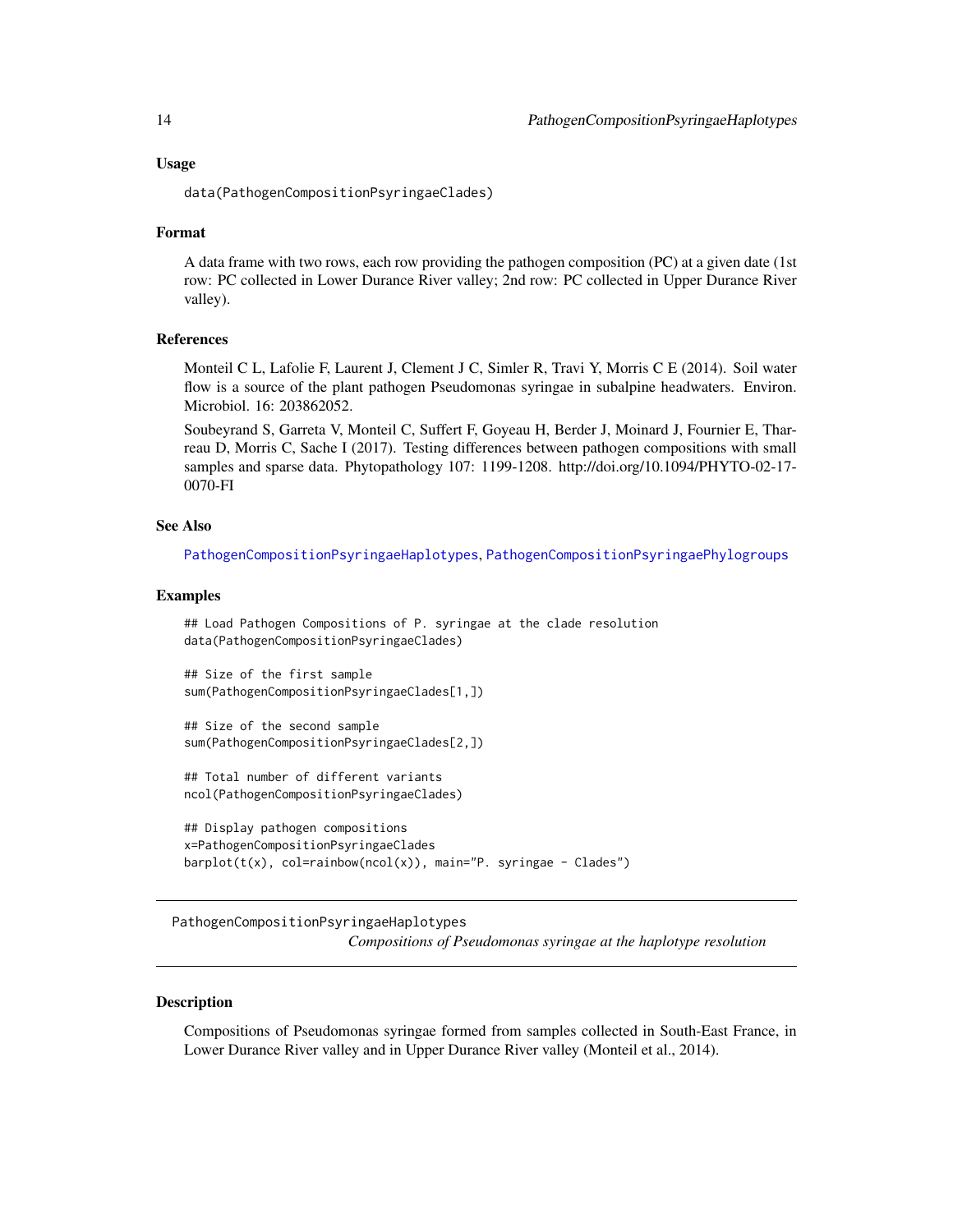<span id="page-14-0"></span>data(PathogenCompositionPsyringaeHaplotypes)

#### Format

A data frame with two rows, each row providing the pathogen composition (PC) at a given date (1st row: PC collected in Lower Durance River valley; 2nd row: PC collected in Upper Durance River valley).

#### References

Monteil C L, Lafolie F, Laurent J, Clement J C, Simler R, Travi Y, Morris C E (2014). Soil water flow is a source of the plant pathogen Pseudomonas syringae in subalpine headwaters. Environ. Microbiol. 16: 203862052.

Soubeyrand S, Garreta V, Monteil C, Suffert F, Goyeau H, Berder J, Moinard J, Fournier E, Tharreau D, Morris C, Sache I (2017). Testing differences between pathogen compositions with small samples and sparse data. Phytopathology 107: 1199-1208. http://doi.org/10.1094/PHYTO-02-17- 0070-FI

#### See Also

[PathogenCompositionPsyringaeClades](#page-12-1), [PathogenCompositionPsyringaePhylogroups](#page-14-1)

# Examples

## Load Pathogen Compositions of P. syringae at the haplotype resolution data(PathogenCompositionPsyringaeHaplotypes)

```
## Size of the first sample
sum(PathogenCompositionPsyringaeHaplotypes[1,])
```
## Size of the second sample sum(PathogenCompositionPsyringaeHaplotypes[2,])

## Total number of different variants ncol(PathogenCompositionPsyringaeHaplotypes)

```
## Display pathogen compositions
x=PathogenCompositionPsyringaeHaplotypes
barplot(t(x), col=rainbow(ncol(x)), main="P. syringae - Haplotypes")
```
<span id="page-14-1"></span>PathogenCompositionPsyringaePhylogroups *Compositions of Pseudomonas syringae at the phylogroup resolution*

#### Description

Compositions of Pseudomonas syringae formed from samples collected in South-East France, in Lower Durance River valley and in Upper Durance River valley (Monteil et al., 2014).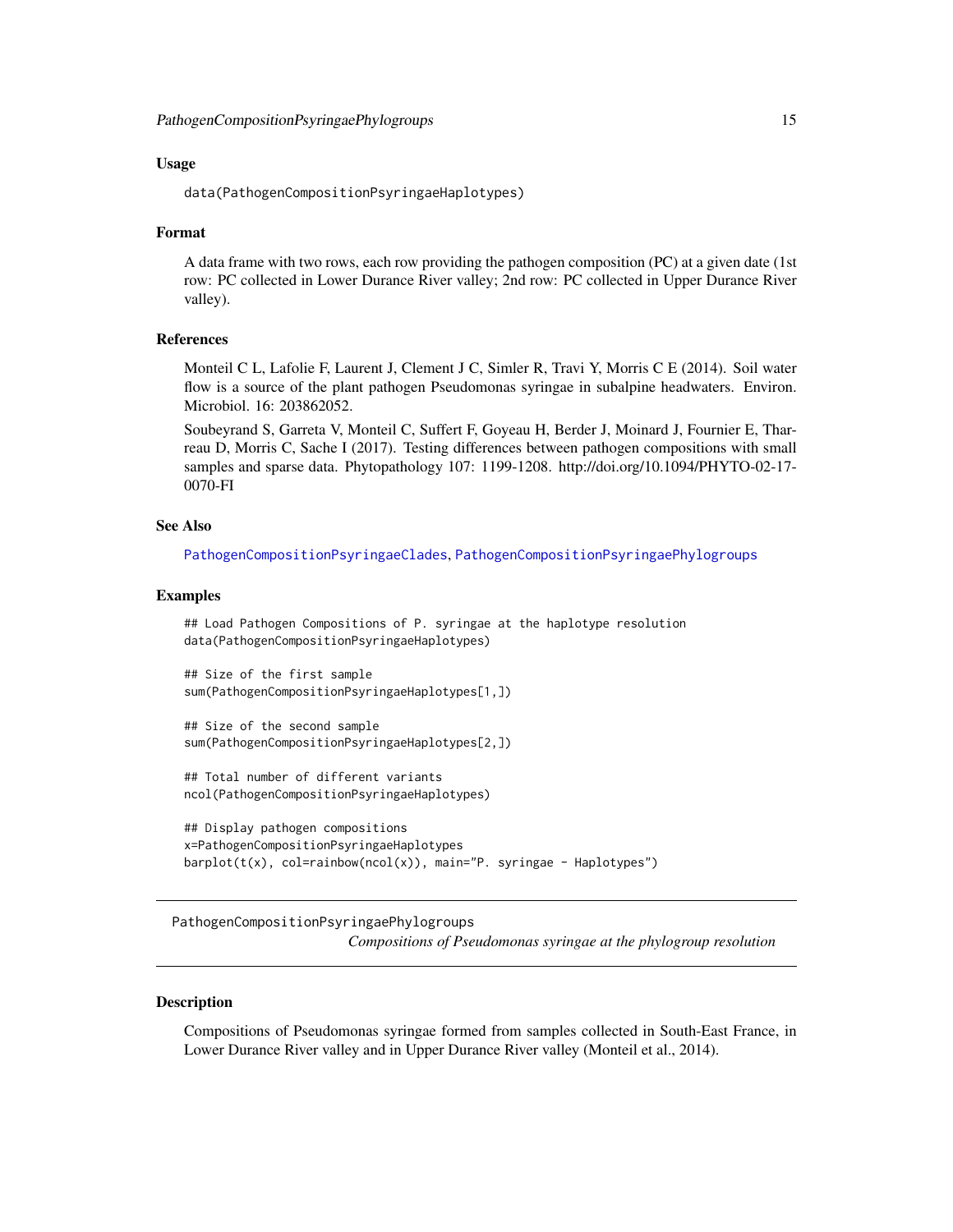<span id="page-15-0"></span>data(PathogenCompositionPsyringaePhylogroups)

#### Format

A data frame with two rows, each row providing the pathogen composition (PC) at a given date (1st row: PC collected in Lower Durance River valley; 2nd row: PC collected in Upper Durance River valley).

#### **References**

Monteil C L, Lafolie F, Laurent J, Clement J C, Simler R, Travi Y, Morris C E (2014). Soil water flow is a source of the plant pathogen Pseudomonas syringae in subalpine headwaters. Environ. Microbiol. 16: 203862052.

Soubeyrand S, Garreta V, Monteil C, Suffert F, Goyeau H, Berder J, Moinard J, Fournier E, Tharreau D, Morris C, Sache I (2017). Testing differences between pathogen compositions with small samples and sparse data. Phytopathology 107: 1199-1208. http://doi.org/10.1094/PHYTO-02-17- 0070-FI

#### See Also

[PathogenCompositionPsyringaeClades](#page-12-1), [PathogenCompositionPsyringaeHaplotypes](#page-13-1)

#### Examples

## Load Pathogen Compositions of P. syringae at the phylogroup resolution data(PathogenCompositionPsyringaePhylogroups)

## Size of the first sample sum(PathogenCompositionPsyringaePhylogroups[1,])

## Size of the second sample sum(PathogenCompositionPsyringaePhylogroups[2,])

## Total number of different variants ncol(PathogenCompositionPsyringaePhylogroups)

```
## Display pathogen compositions
x=PathogenCompositionPsyringaePhylogroups
barplot(t(x), col=rainbow(ncol(x)), main="P. syringae - Phylogroups")
```
<span id="page-15-1"></span>PathogenCompositionPtriticinaGalibier *Compositions of Puccinia triticina in Galibier crops*

#### Description

Compositions of Puccinia triticina formed from samples collected in Lomagne, South-West France, from 2007 to 2013 (Soubeyrand et al., 2017).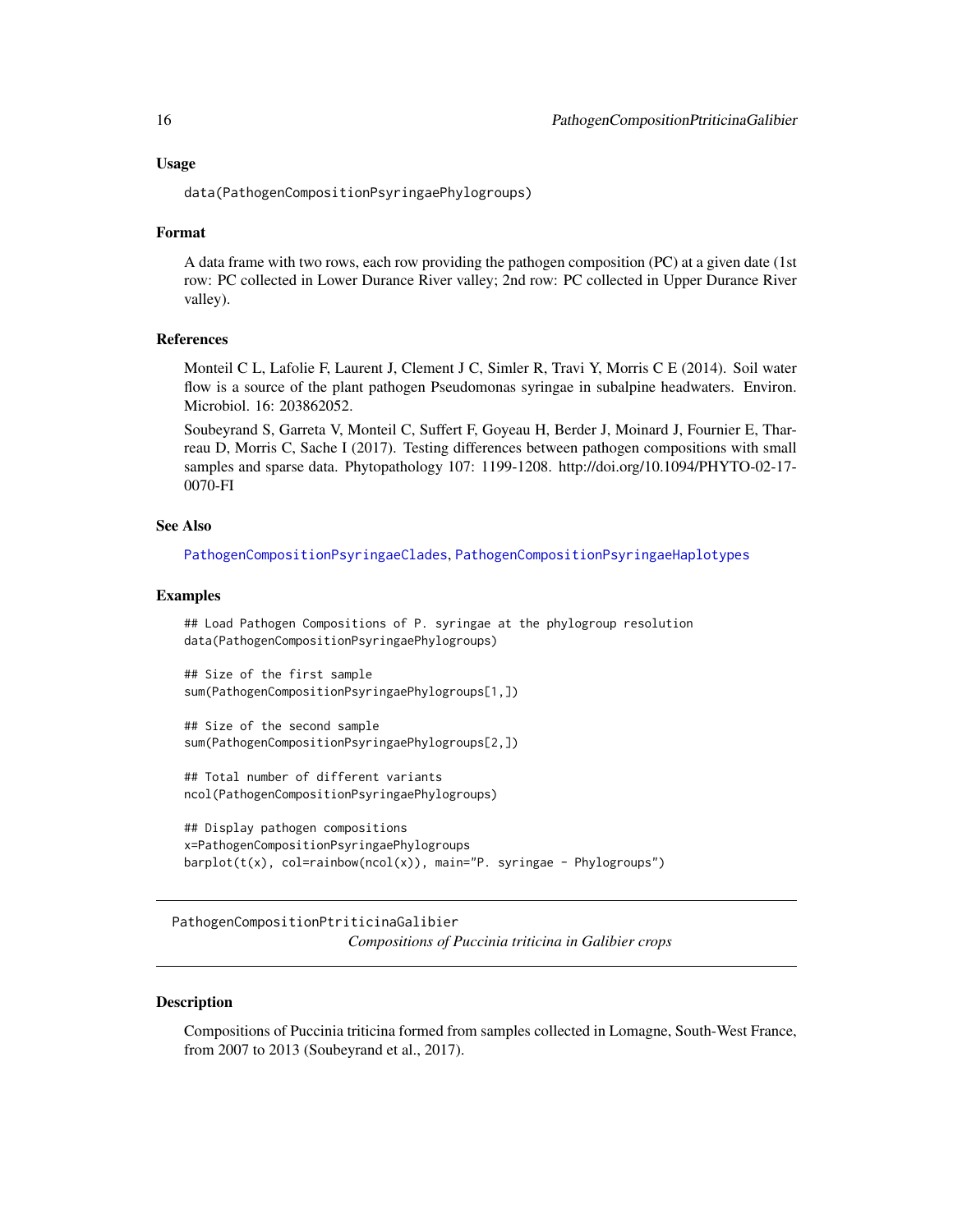<span id="page-16-0"></span>data(PathogenCompositionPtriticinaGalibier)

# Format

A data frame with 28 rows, each row providing the pathogen composition (PC) at a given date in years 2007-2013. The dates are provided in Soubeyrand et al. (2017).

#### References

Soubeyrand S, Garreta V, Monteil C, Suffert F, Goyeau H, Berder J, Moinard J, Fournier E, Tharreau D, Morris C, Sache I (2017). Testing differences between pathogen compositions with small samples and sparse data. Phytopathology 107: 1199-1208. http://doi.org/10.1094/PHYTO-02-17- 0070-FI

# See Also

[PathogenCompositionPtriticinaKalango](#page-16-1)

#### Examples

```
## Load Pathogen Compositions of P. triticina in Galibier crops
data(PathogenCompositionPtriticinaGalibier)
```

```
## Size of the first sample
sum(PathogenCompositionPtriticinaGalibier[1,])
```

```
## Total number of different variants
ncol(PathogenCompositionPtriticinaGalibier)
```

```
## Display pathogen compositions
x=PathogenCompositionPtriticinaGalibier
barplot(t(x), col=rainbow(ncol(x)), las=2, main="P. triticina - Galibier")
```
<span id="page-16-1"></span>PathogenCompositionPtriticinaKalango *Compositions of Puccinia triticina in Kalango crops*

#### Description

Compositions of Puccinia triticina formed from samples collected in Lomagne, South-West France, from 2007 to 2013 (Soubeyrand et al., 2017).

#### Usage

data(PathogenCompositionPtriticinaKalango)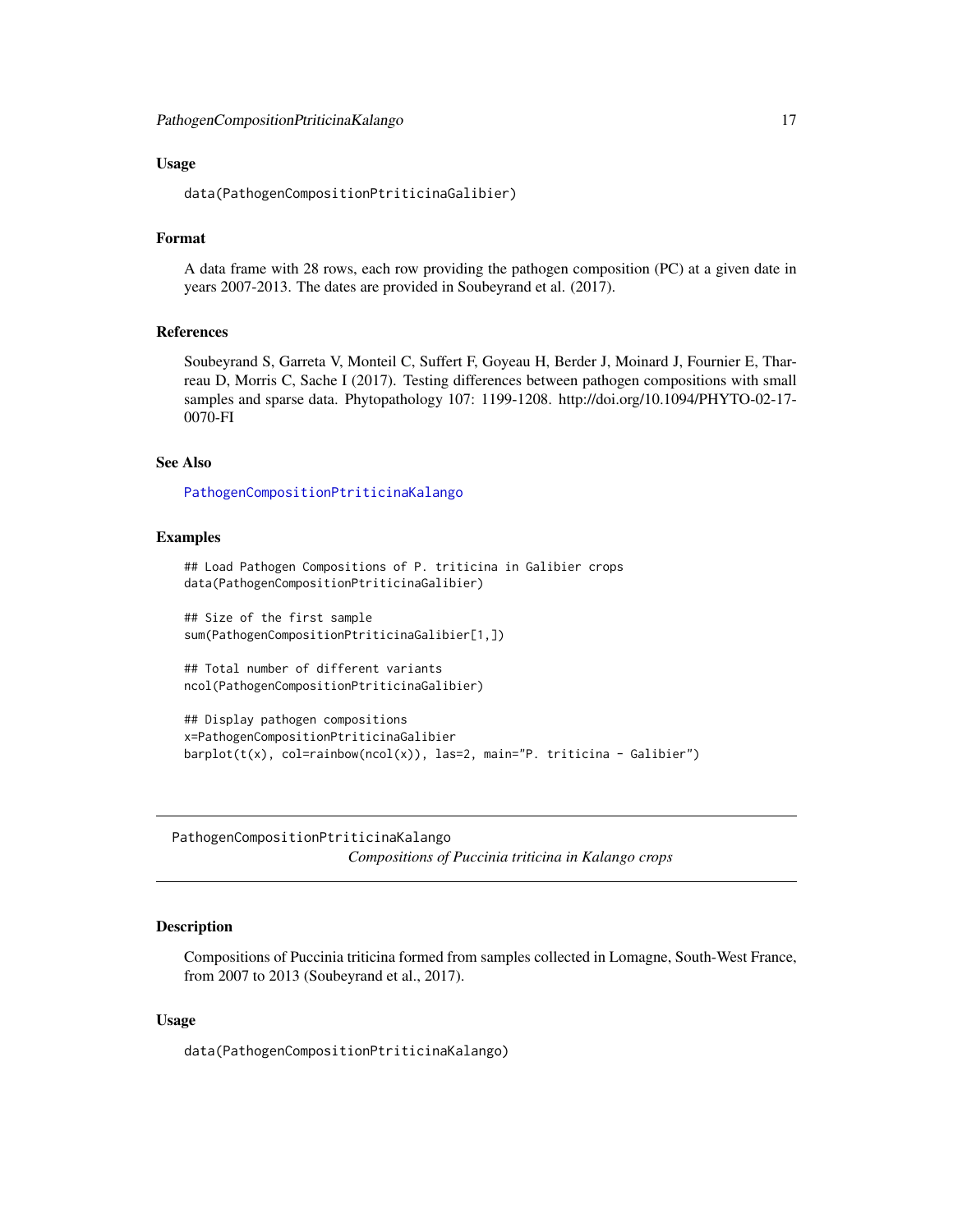# <span id="page-17-0"></span>Format

A data frame with 28 rows, each row providing the pathogen composition (PC) at a given date in years 2007-2013. The dates are provided in Soubeyrand et al. (2017).

# References

Soubeyrand S, Garreta V, Monteil C, Suffert F, Goyeau H, Berder J, Moinard J, Fournier E, Tharreau D, Morris C, Sache I (2017). Testing differences between pathogen compositions with small samples and sparse data. Phytopathology 107: 1199-1208. http://doi.org/10.1094/PHYTO-02-17- 0070-FI

# See Also

[PathogenCompositionPtriticinaGalibier](#page-15-1)

#### Examples

```
## Load Pathogen Compositions of P. triticina in Kalango crops
data(PathogenCompositionPtriticinaKalango)
```

```
## Size of the first sample
sum(PathogenCompositionPtriticinaKalango[1,])
```
## Total number of different variants ncol(PathogenCompositionPtriticinaKalango)

```
## Display pathogen compositions
x=PathogenCompositionPtriticinaKalango
barplot(t(x), col=rainbow(ncol(x)), las=2, main="P. triticina - Kalango")
```
powderymildew *Demographic and genetic real data*

#### Description

Demographic and genetic data collected during an epidemic of powdery mildew of Plantago lanceolata.

#### Usage

data(powderymildew)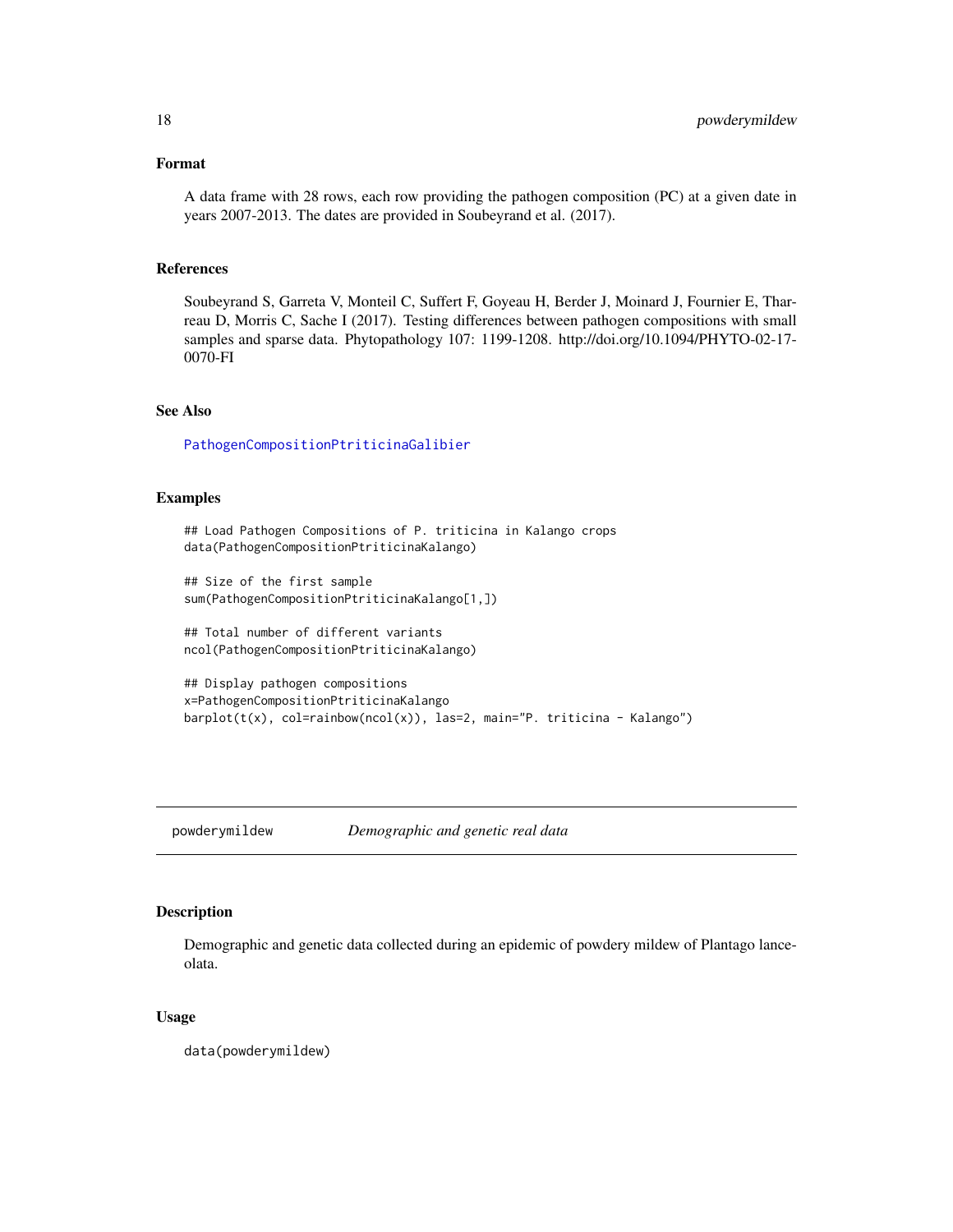# <span id="page-18-0"></span>ranking.strains 19

# Format

The format is: List of 4 components

\$demographic.coord 'data.frame': 216 obs. of 2 variables (coordinates of the 216 sites with demographic data).

\$genetic.coord 'data.frame': 22 obs. of 2 variables (coordinates of the 22 sites with genetic data).

\$demographic.measures num [1:216, 1:2] Pathogen demographic measurements at week 32 and week 34 for sites whose coordinates are given in \$demographic.coord.

\$genetic.frequencies num [1:22, 1:5] Frequencies of strains 1 to 5 for sites whose coordinates are given in \$genetic.coord.

See the examples section to visualize the data set.

#### References

Soubeyrand S., Tollenaere C., Haon-Lasportes E. & Laine A.-L. (2014). Regression-based ranking of pathogen strains with respect to their contributions to natural epidemics. PLOS ONE 9(1): e86591.

# See Also

[DGobj-class,](#page-2-2) [DGobj.rawdata](#page-3-1)

#### Examples

## load the powderymildew data set data(powderymildew)

## names of items of powderymildew names(powderymildew)

## print powderymildew print(powderymildew)

## alternatives to print one of the items of powderymildew, e.g. the 4th items: print(powderymildew\$genetic.frequencies) print(powderymildew[[4]])

<span id="page-18-1"></span>ranking.strains *Method for ranking pathogen strains*

#### **Description**

Ranking pathogen strains based on demographic and genetic data collected during an epidemic.

#### Usage

```
ranking.strains(DGobject, bw, nb.mcsimul, plots = FALSE, kernel.type = "Quadratic")
```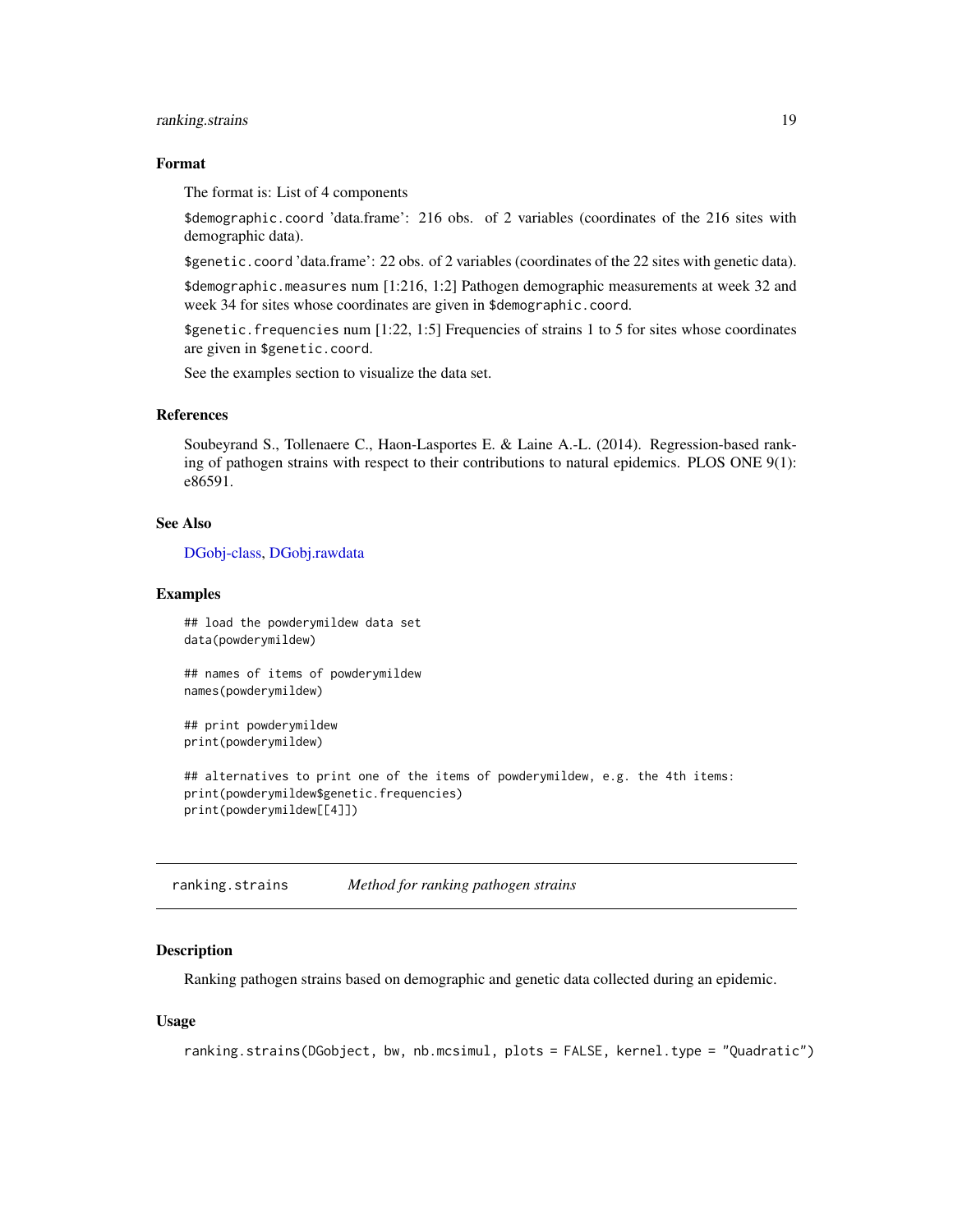#### Arguments

| DGobject    | Object of the DG class.                                                                                                                                                                                                                                                                                                |
|-------------|------------------------------------------------------------------------------------------------------------------------------------------------------------------------------------------------------------------------------------------------------------------------------------------------------------------------|
| bw          | [Positive numeric] Smoothing bandwidth of the kernel used to estimate strain<br>proportions.                                                                                                                                                                                                                           |
| nb.mcsimul  | [Positive integer] Number of permutations to assess the significance of the rank-<br>ing.                                                                                                                                                                                                                              |
| plots       | [Logical] If TRUE, plots are produced. The plots show the growth variable in<br>space, the sampling sites, the estimated values of the fitness coefficients and the<br>corresponding permutation-based distributions obtained under the null hypoth-<br>esis of coefficient equality.                                  |
| kernel.type | [Character string] Type of kernel. Default: Quadratic kernel $K(u) = (1 -$<br>$u^2$ ) $I(0 \le u \le 1)$ , where I is the indicator function. Other possible kernel types:<br>Linear $K(u) = (1 - u)I(0 \le u \le 1)$ , Power3 $K(u) = (1 - u^3)I(0 \le u \le 1)$ ,<br>and Power4 $K(u) = (1 - u^4)I(0 \le u \le 1)$ . |

#### Value

| permutation.estimates |                                                                                                        |
|-----------------------|--------------------------------------------------------------------------------------------------------|
|                       | Estimates of the fitness coefficients obtained for the permutations (one row for<br>each permutation). |
| estimates             | Estimates of the fitness coefficients obtained for the raw data.                                       |
| p.values              | p. values of pairwise permutation tests of equality of the coefficients.                               |

# Author(s)

Soubeyrand, S., Tollenaere, C., Haon-Lasportes, E. and Laine, A.-L.

# References

Soubeyrand S., Tollenaere C., Haon-Lasportes E. & Laine A.-L. (2014). Regression-based ranking of pathogen strains with respect to their contributions to natural epidemics. PLOS ONE 9(1): e86591.

# See Also

[DGobj-class,](#page-2-2) [DGobj.rawdata,](#page-3-1) [DGobj.simul.mechanistic,](#page-4-1) [DGobj.simul.regression](#page-6-1)

# Examples

```
## Application of the ranking method to a real data set
data(powderymildew)
DGdata=DGobj.rawdata(demographic.coord=powderymildew$demographic.coord,
genetic.coord=powderymildew$genetic.coord,
demographic.measures=powderymildew$demographic.measures,
genetic.frequencies=powderymildew$genetic.frequencies)
ranking.strains(DGobject=DGdata, bw=sqrt(2), nb.mcsimul=10^3, plots=TRUE,
kernel.type="Power4")
```
<span id="page-19-0"></span>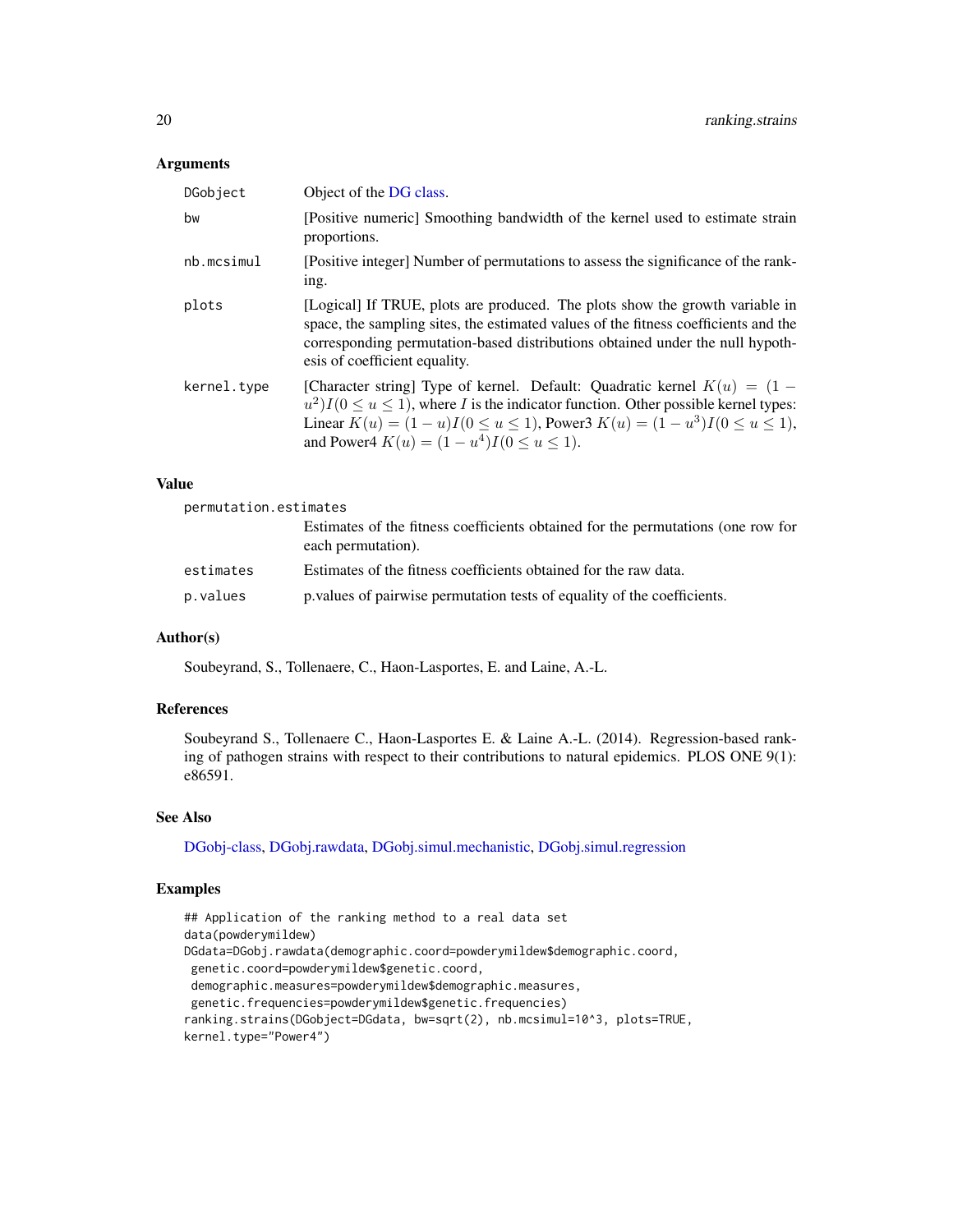# ranking.strains 21

## Application of the ranking method to a data set simulated under the ## mechanistic model DGmech=DGobj.simul.mechanistic(sqrtn=10, size1=30, size2=10, theta=c(1.5,2,3), beta=c(5,5), M=7, delta=0.2) ranking.strains(DGobject=DGmech, bw=sqrt(2), nb.mcsimul=10^3, plots=TRUE, kernel.type="Power4") ## Application of the ranking method to a data set simulated under the ## regression model DGreg=DGobj.simul.regression(sqrtn=10, size1=30, size2=10, theta=c(1.5,2,3), alpha.function=generation.alpha.3strains, sigma=0.1) ranking.strains(DGobject=DGreg, bw=sqrt(2), nb.mcsimul=10^3, plots=TRUE,

```
kernel.type="Power4")
```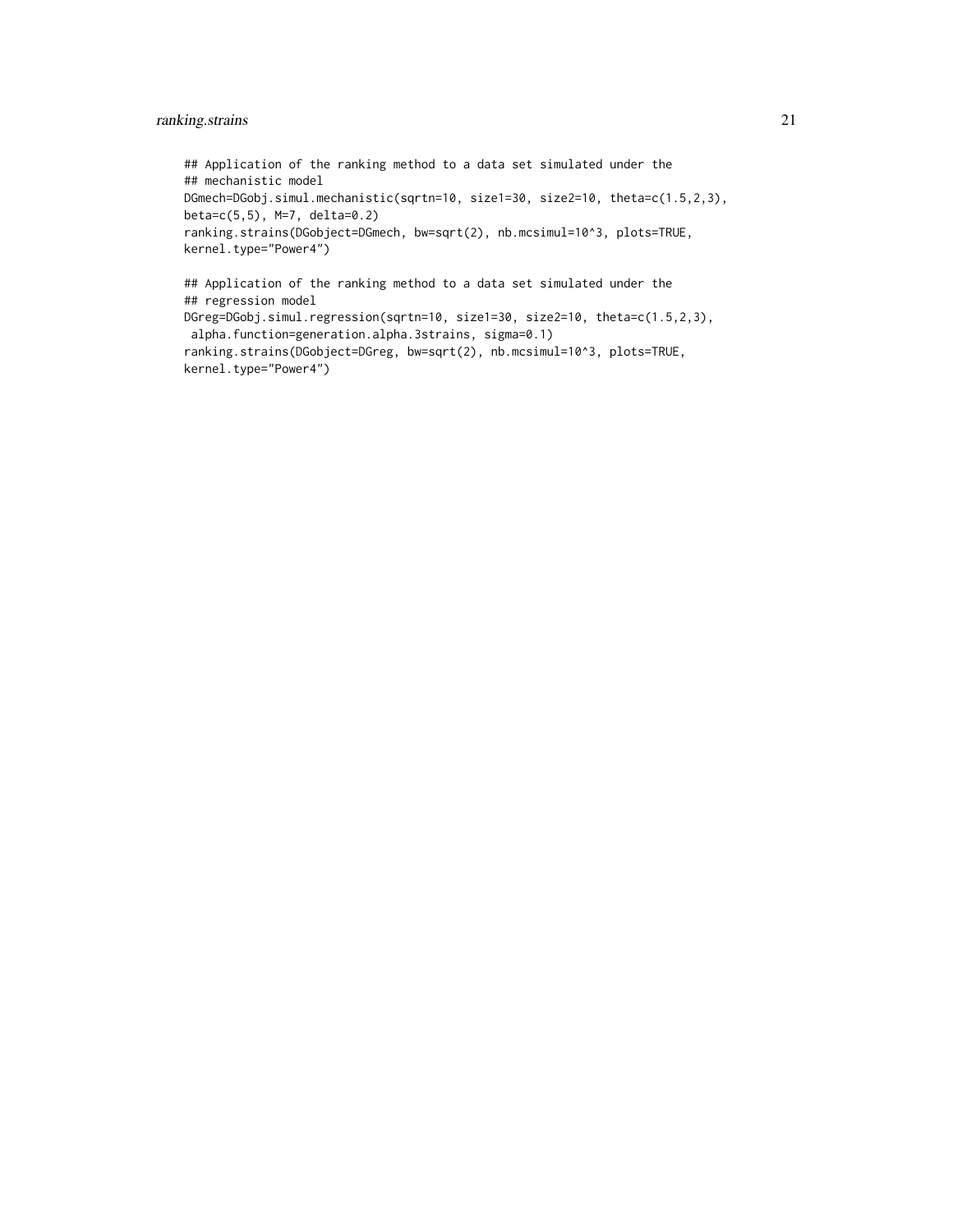# <span id="page-21-0"></span>**Index**

```
∗Topic classes
    DGobj-class, 3
∗Topic datagen
    DGobj.rawdata, 4
    DGobj.simul.mechanistic, 5
    DGobj.simul.regression, 7
∗Topic datasets
    PathogenCompositionMoryzaeChina,
        11
    PathogenCompositionMoryzaeMadagascar,
        12
    PathogenCompositionPsyringaeClades,
        13
    PathogenCompositionPsyringaeHaplotypes,
        14
    PathogenCompositionPsyringaePhylogroups,
Haplotypes
        15
    PathogenCompositionPtriticinaGalibier,
        16
    PathogenCompositionPtriticinaKalango,
        17
    powderymildew, 18
∗Topic misc
    generation.alpha.3strains, 9
    gmcpic.test, 10
    ranking.strains, 19
∗Topic package
    StrainRanking-package, 2
[,DGobj-method (DGobj-class), 3
[<-,DGobj-method (DGobj-class), 3
China
        (PathogenCompositionMoryzaeChina),
        11
Clades
        (PathogenCompositionPsyringaeClades),
        13
DG (DGobj-class), 3
DG class, 5, 6, 8, 20
                                                DG class (DGobj-class), 3
                                                DG object, 2, 4, 5, 7
                                                DG object (DGobj-class), 3
                                                DGobj (DGobj-class), 3
                                                DGobj-class, 3, 5, 7, 8, 19, 20
                                                DGobj.rawdata, 2, 3, 4, 7, 8, 19, 20
                                                DGobj.simul.mechanistic, 2, 3, 5, 5, 8, 20
                                                DGobj.simul.regression, 2, 3, 5, 7, 7, 10, 20
                                                Galibier
                                                         (PathogenCompositionPtriticinaGalibier),
                                                         16
                                                generation.alpha.3strains, 8, 9
                                                gmcpic.test, 10
                                                         (PathogenCompositionPsyringaeHaplotypes),
                                                         14
                                                Kalango
                                                         (PathogenCompositionPtriticinaKalango),
                                                         17
                                                Madagascar
                                                         (PathogenCompositionMoryzaeMadagascar),
                                                         12
                                                MoryzaeChina
                                                         (PathogenCompositionMoryzaeChina),
                                                         11
                                                MoryzaeMadagascar
                                                         (PathogenCompositionMoryzaeMadagascar),
                                                         12
                                                names,DGobj-method (DGobj-class), 3
                                                PathogenCompositionMoryzaeChina, 11, 13
                                                PathogenCompositionMoryzaeMadagascar,
                                                         12, 12
                                                PathogenCompositionPsyringaeClades, 13,
                                                        15, 16
```